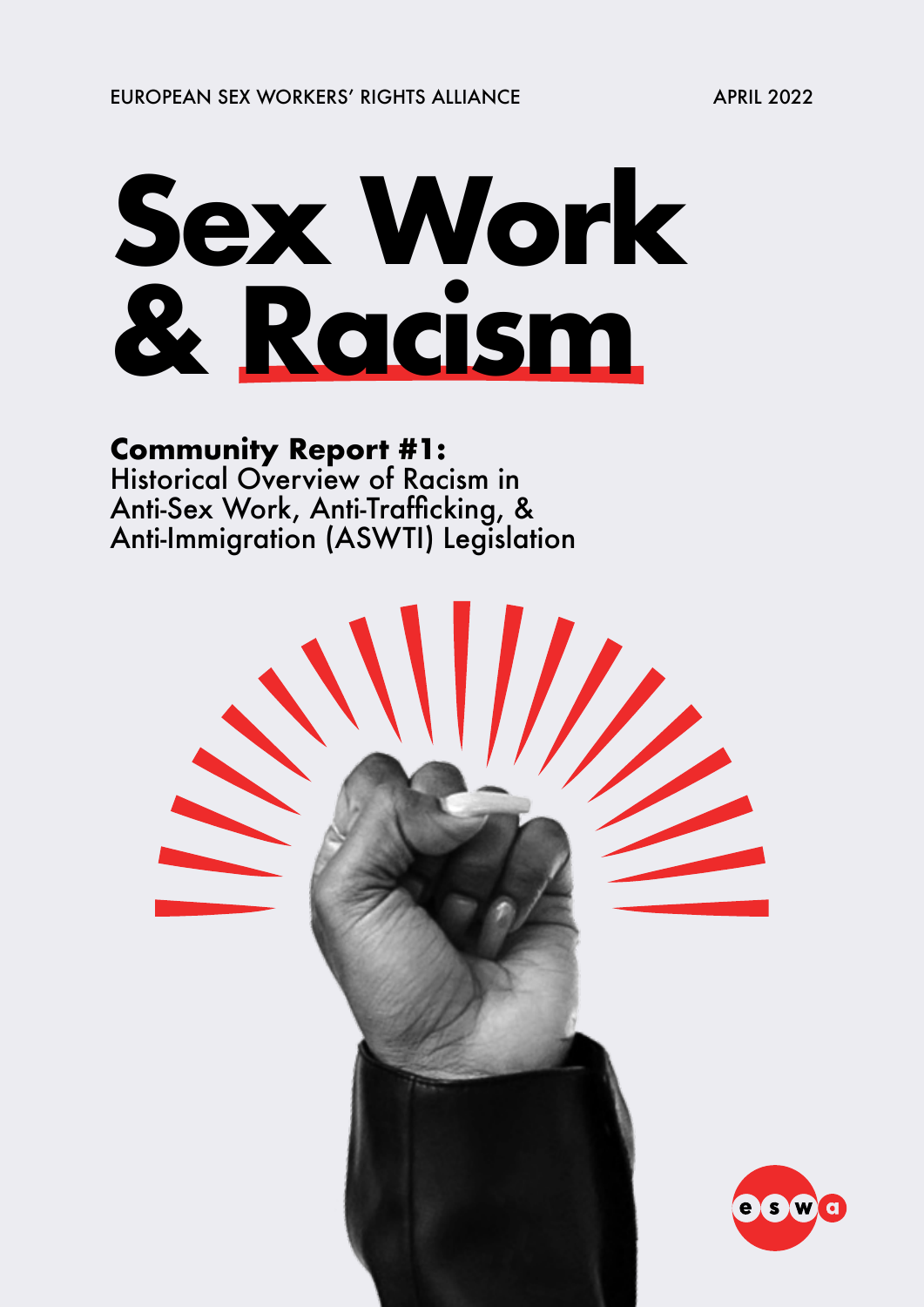# **About ESWA**

ESWA is a sex worker-led network proudly representing more than 100 organisations in 30 countries across Europe and Central Asia. Our aim is to ensure that all sex worker voices are heard and that their human, health and labour rights are recognised and protected. With our actions and approach inspired by our membership community, we work to build a strong, vibrant and sustainable network that mobilises national, regional and international advocacy activity that moves us towards long-term, systemic change.

#### **Contact:**

[info@eswalliance.org](mailto:info%40eswalliance.org?subject=)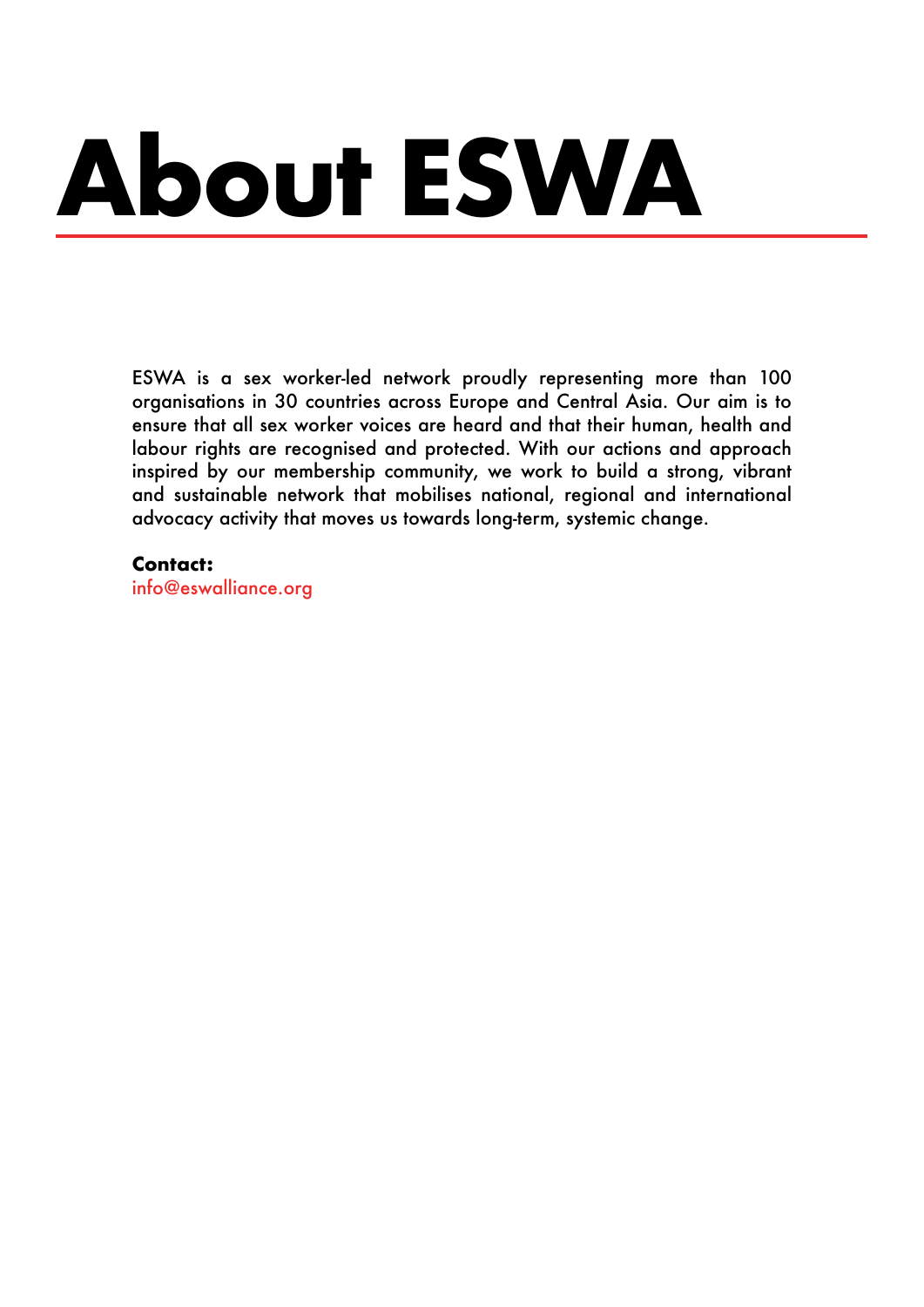# **Contents**

| <b>INTRODUCTION</b>                                                                                                        |    |
|----------------------------------------------------------------------------------------------------------------------------|----|
| <b>BACKGROUND OF SEXUALISED RACIALISATION</b><br>UNDER CHATTEL SLAVERY, COLONALISM, AND<br><b>MILITARISED PROSTITUTION</b> |    |
| RACISM IN ANTI-SEX WORK, ANTI-TRAFFICKING,<br>AND ANTI-TRAFFICKING LEGISLATION AND<br><b>ACTIVIST MOVEMENTS</b>            |    |
| <b>CONCLUSION AND RECOMMENDATIONS</b>                                                                                      | 12 |

[BIBLIOGRAPHY](#page-18-0)

**CN/TW: This paper includes discussion of racialised and gendered violence.**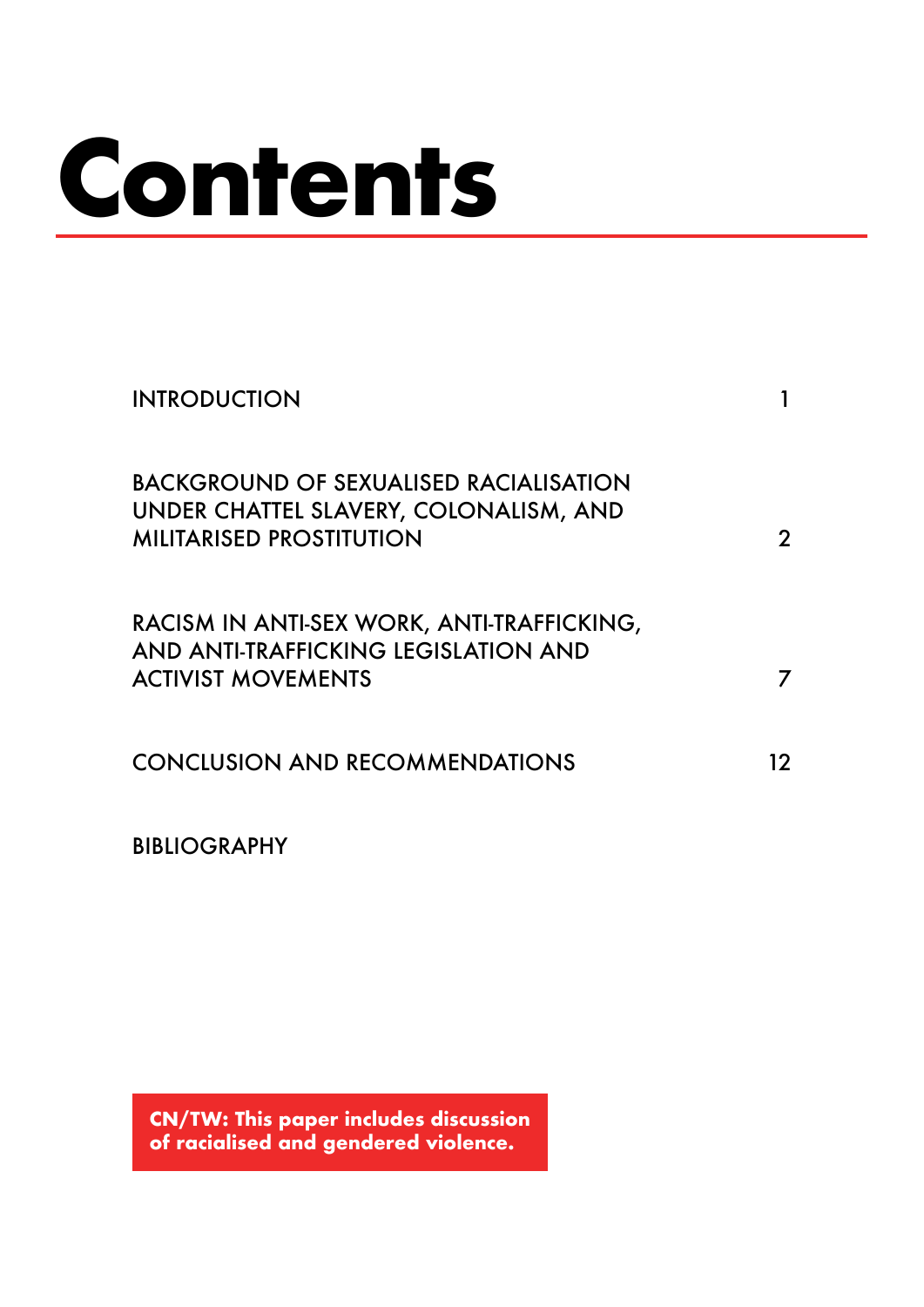# <span id="page-3-0"></span>**Introduction**

Racialised people constitute an important yet frequently overlooked group of sex workers in Europe. The daily racism they experience is a result of European and North American chattel slavery, colonialism, and militarised prostitution. Under these systems, white European and North American men obtained uninhibited sexual access to enslaved and colonised people, particularly women (Kempadoo, 2001). Although chattel slavery has been abolished and many former colonies have liberated themselves, racist colonial structures, ideas, stereotypes, and practices continue to exist. For racialised sex workers, many of whom are (undocumented) migrants (Platform for International Cooperation on Undocumented Migrants [PICUM], 2019; Kempadoo, 2001), the racism and discrimination they experience is structurally rooted in a socio-political landscape that includes anti-sex work, anti-trafficking, and anti-immigration (hereafter, ASWTI) laws and policies.

This community report explores how racism is entangled in ASWTI legislation in Europe. To do so, the European Sex Workers' Rights Alliance (ESWA) conducted a literature review on the history of sexualised racism in the European context and racism in global and national sex work policies and laws. This community report is thus structured as follows: the first section explains how the sexual racialisation of non-Western peoples by European and North American powers was both a source and product of racism during chattel slavery, colonalism, and militarised prostitution. The following section then explores how sexualised racialisation and racism has influenced ASWTI legislation and policy. The final section presents concluding remarks and recommendations.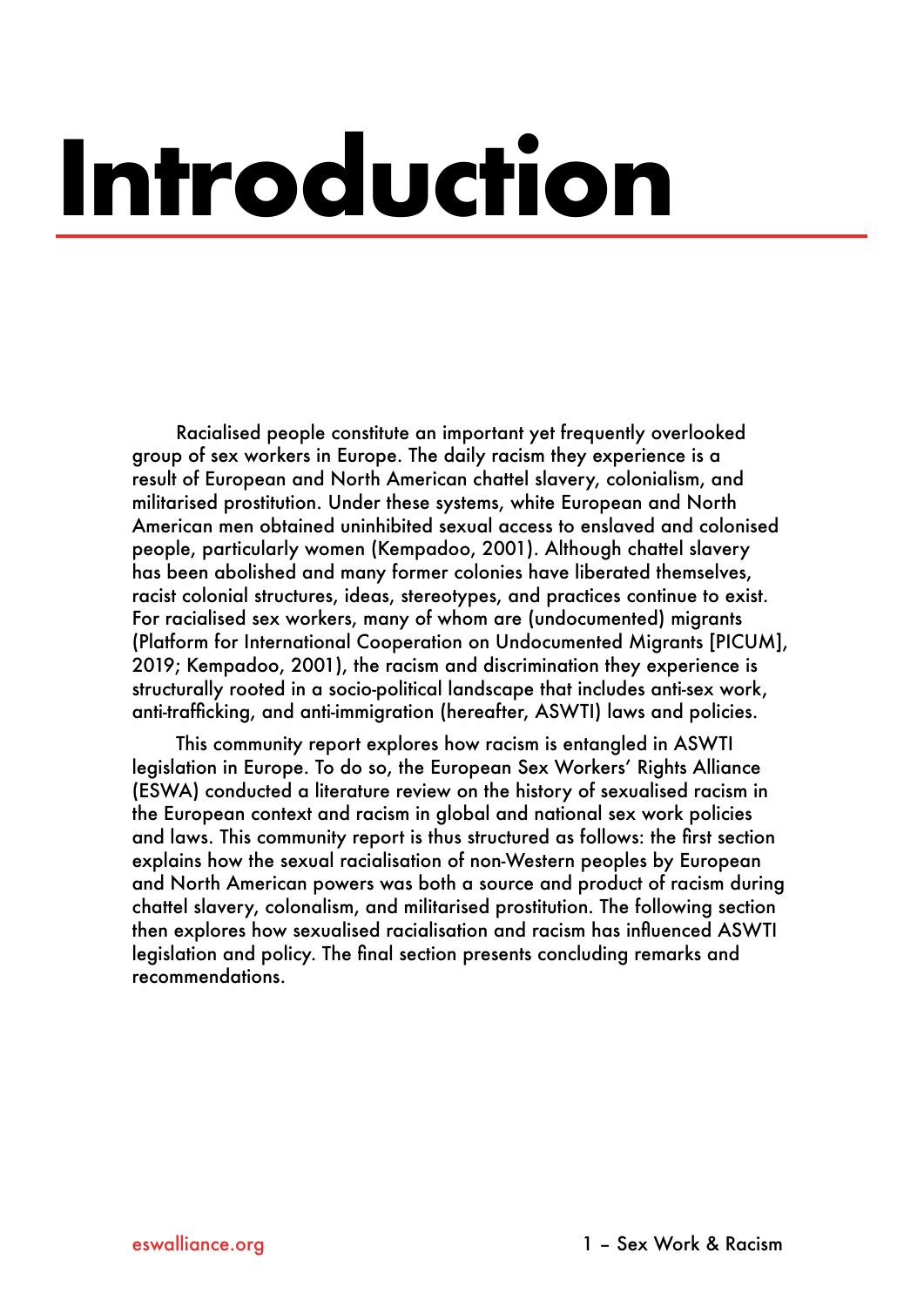# <span id="page-4-0"></span>**Background of sexualised racialisation under chattel slavery, colonialism and militarised prostitution**

Before delving into how racism is embedded in current ASWTI laws, it is first necessary to understand how certain communities have been sexually racialised throughout history. Historically, racialisation has always been sexual in nature, due to the importance placed on marriage and reproduction in maintaining racial order (Stoler, 1989), and because 'sexism was an integral part of the social and political order white colonizers brought with them from their European homelands' (hooks, 1981, p. 15). This sexual racialisation, which is grounded in sexism and classism, became the foundation for racist ideas and stereotypes - that simultaneously produced and were reproduced - by chattel slavery, colonalism, and militarised prostitution (Hernández, 2020; Kempadoo, 2001; Stoler, 1989).

## **Key Terms**

#### **Racialisation:**

The process of categorising, 'othering,' and marginalising groups based on race through various social practices, tools, and systems (Equinox Initiative for Racial Justice [Equinox], 2021). Sexual racialisation, or racialised sexuality, refers to the attribution of race to certain sexual behavior and characteristics (Hernández, 2020).

#### **Colonialism:**

Western European conquest and control over American, Asian, African, and Pacific territories (Meiu, 2015).

#### **Chattel Slavery:**

The Euro-American Trans-Atlantic trade of enslaved Africans and people of African descent throughout the fifteenth through nineteenth centuries (Adi, 2012). Under this system, enslaved Black people were dehumanised as 'property' or 'chattel' to be traded and sold (Collins, 2004).

#### **Militarised prostitution:**

The establishment of local women in organised prostitution around primarily North American and European military bases in non-Western countries (Kempadoo, 2001).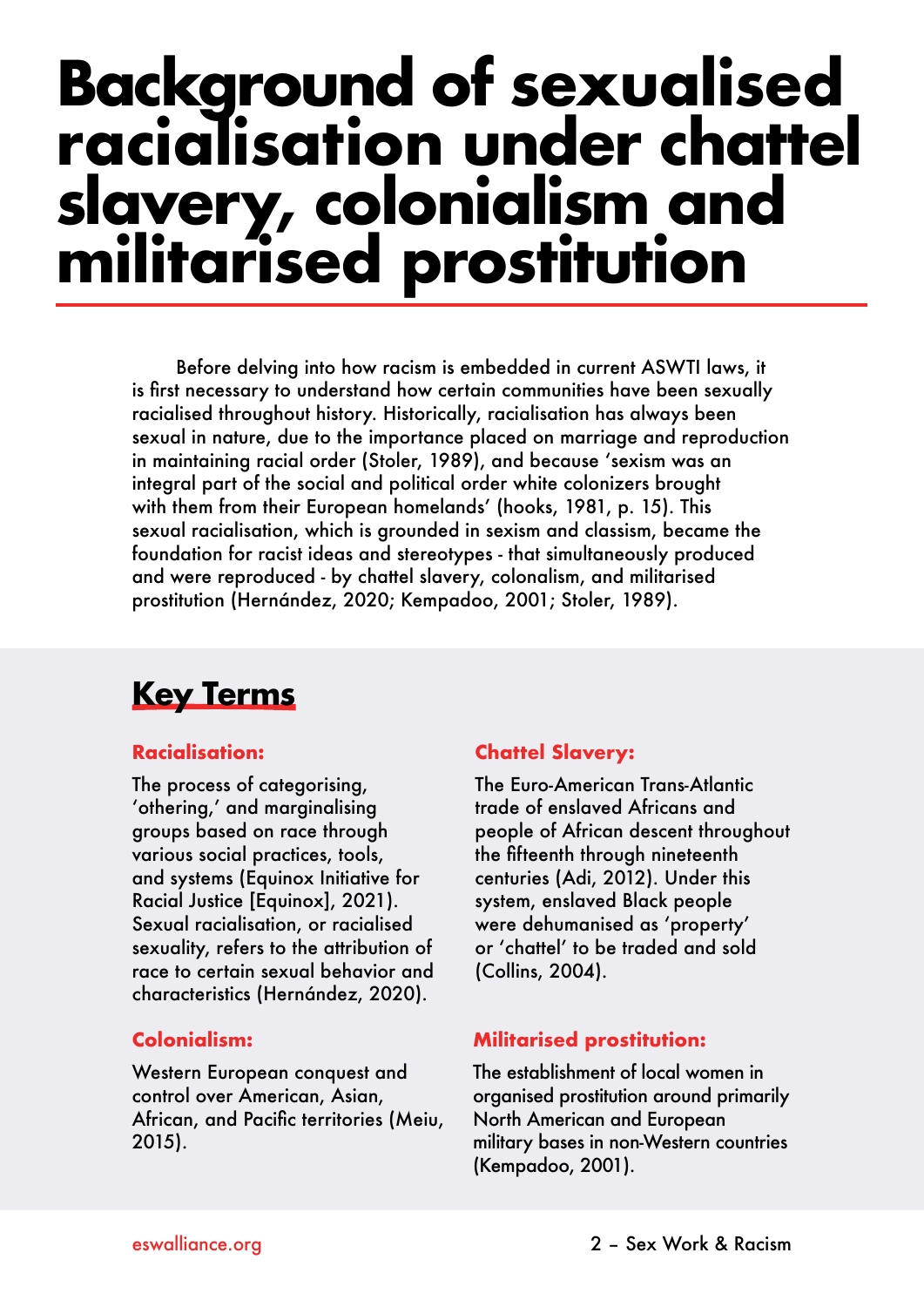During the period of chattel slavery between the fifteenth and nineteenth centuries, white Europeans and North Americans used gendered violence to assert their dominance over enslaved Africans and indigenous people in their newly invaded territories. Violence was used to distinguish the racial colour line<sup>1</sup> and maintain white supremacy.<sup>2</sup> For enslaved Africans, especially women, this violence frequently took the forms of institutionalised rape, forced childbearing, and medical experimentation, which were purposefully used as control and terror mechanisms (Collins, 2004; hooks, 1981). According to Associate Professor Mireille Miller-Young (2014, p. 33), white men justified the sexual exploitation of Black women under chattel slavery, by arguing that Black women were willing participants because they were naturally 'lasvicious' and had 'relaxed morals.' The sexual abuse of Black women was also framed as necessary for protecting white female chastity. By raping enslaved Black women, white Europeans and North Americans not only ensured the growth of their human workforce - since enslavement was legally inherited through the mother (Miller-Young, 2014) - but it also maintained the purity of white womanhood. They also purposefully and violently reproduced mixed-race enslaved children because they preferred their lighter complexions (Banks, 2000). Black men, stereotyped as rapists, were considered to be threats to white womanhood, and thus the white race and its future generations (Collins, 2004). These racist stereotypes of Black men and women disgracefully persist today, as well as the anti-Black discrimination established during chattel slavery.

Beginning in the sixteenth century under colonialism, Western European men also sought to control and subjugate local people in the colonies through racialisation. This entailed 'constructing categories, legal and social classifications designating who was 'white,' who was 'native,' who was considered deserving of citizenship, and whose children were deemed legitimate (Stoler, 1989, p. 635). Sexuality and sexual relations of both Europeans in the colonies and colonised people were thus heavily scrutinised and regulated under colonial rule (Mieu, 2015). In addition to marriage, sex work and concubinage were particularly controlled by European colonialists. French colonialists, for example, did not want to marry colonised women from North Africa but still believed they had a 'sexual right' to them, and therefore regularised prostitution under French colonial rule (Tauraud, 2019). Colonial Britain also regulated prostitution in British India with the Cantonment Act in 1864, which organized prostitution around brothels settled around military barracks. As prostitutes were considered vectors of disease, they were also subjected to mandatory sexual health checks (Tiquet, 2020).

European colonial powers also relied on concubinage with local colonised women to ensure sexual access to the racialised 'other' while

<sup>1.</sup> See BLACKPAST (2020) and Jung (2017) for more information on the global colour line.

<sup>2.</sup> See Schofield (2021) for more information on white supremacy.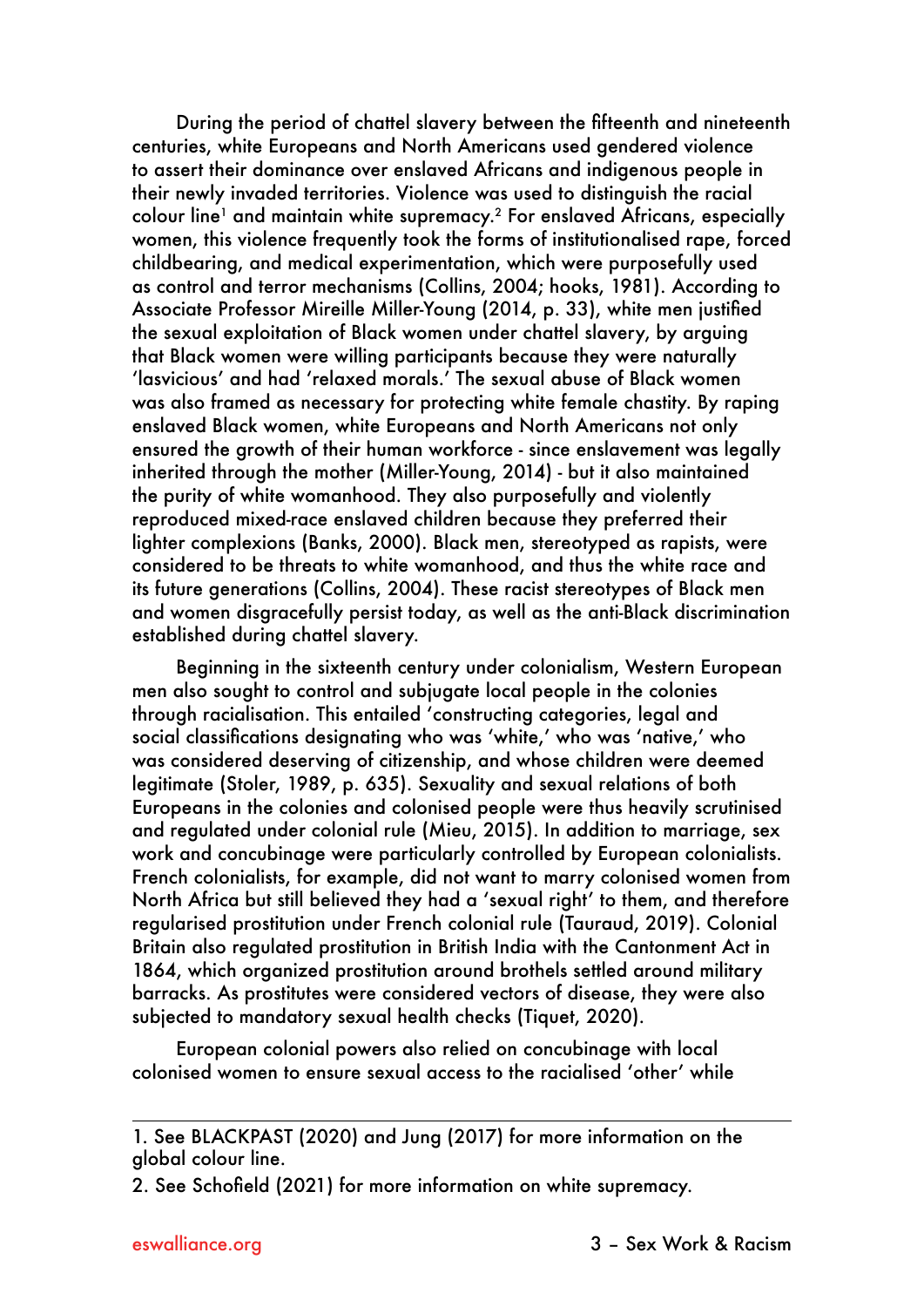also maintaining racial order. Ann Stoler explains that concubinage is a contemporary term, defined as the extramarital cohabitation between European men and colonised (Asian) women that afforded sexual access to non-European women, their labour, and their children (Stoler, 1989). The Dutch East Indies Company, for example, purposefully restricted the immigration of European women to the colonies for 200 years after 1622. It did so to avoid paying European recruits for the labour that local women did instead, as well as to establish concubinage between European men and local Asian women, which was considered to benefit political order and health in the colonies. 'Unlike prostitution, which could and often did result in a population of syphilitic and therefore non-productive European men', Ann Stoler explains, 'concubinage was considered to have a stabilizing effect on political order and colonial health' (Stoler, 1989, p. 637).

Dutch and British colonial governments officially prohibited concubinage in the early twentieth century, but the practice remained commonplace and was tolerated until large numbers of European women began to inhabit the colonies. Concubinage frequently resulted in mixed-race children, who were considered threats to colonial division and white European hegemony, and the presence of white women in the colonies garnered stricter racial divides. These European women, charged with the responsibility (and burden) of maintaining a healthy colonial family, were protected in order to uphold racial purity, especially among their children. Because of this, men of colour in the colonies were considered sexual threats, a harmful image still present today (Bonjour & Bracke, 2020). And while raping a white woman was a punishable offense in colonial law, 'sexual abuse of black women was not classified as rape and therefore was not legally actionable, nor did rapes committed by white men lead to prosecution', Stoler (1989, p. 644) tells us. At the same time as White Europeans considered colonised men as hypermasculine, they also constructed certain racialised men as not being masculine enough, to deter white European women from having sexual relationships with them (Tauraud, 2019). In addition to controlling heterosexuality, European colonalism also subjugated homosexuality and erased queerness in the colonies through anti-sodomy laws. These laws criminalised cisgender men who had sex with other men (Ahmadi, 2015; Kalende, 2014) and trans women (Parsons, 2021), and were used to justify and enforce violence against them.

Beginning in the eighteenth and nineteenth centuries, European colonial powers also named what is currently known as the Middle East and (East) Asia as the 'Orient.' According to Edward Said (1979), through Orientalism, this part of the world (and the people who came from it) were constructed in the European imagination as opposite and inferior to Western Europe and Europeans. Unlike Europe, with its social codes of implied decency and sexual propriety, the 'Orient' was associated with sexual freedom and degenerative excess, and conjured images of the erotic 'other' (Said, 1979,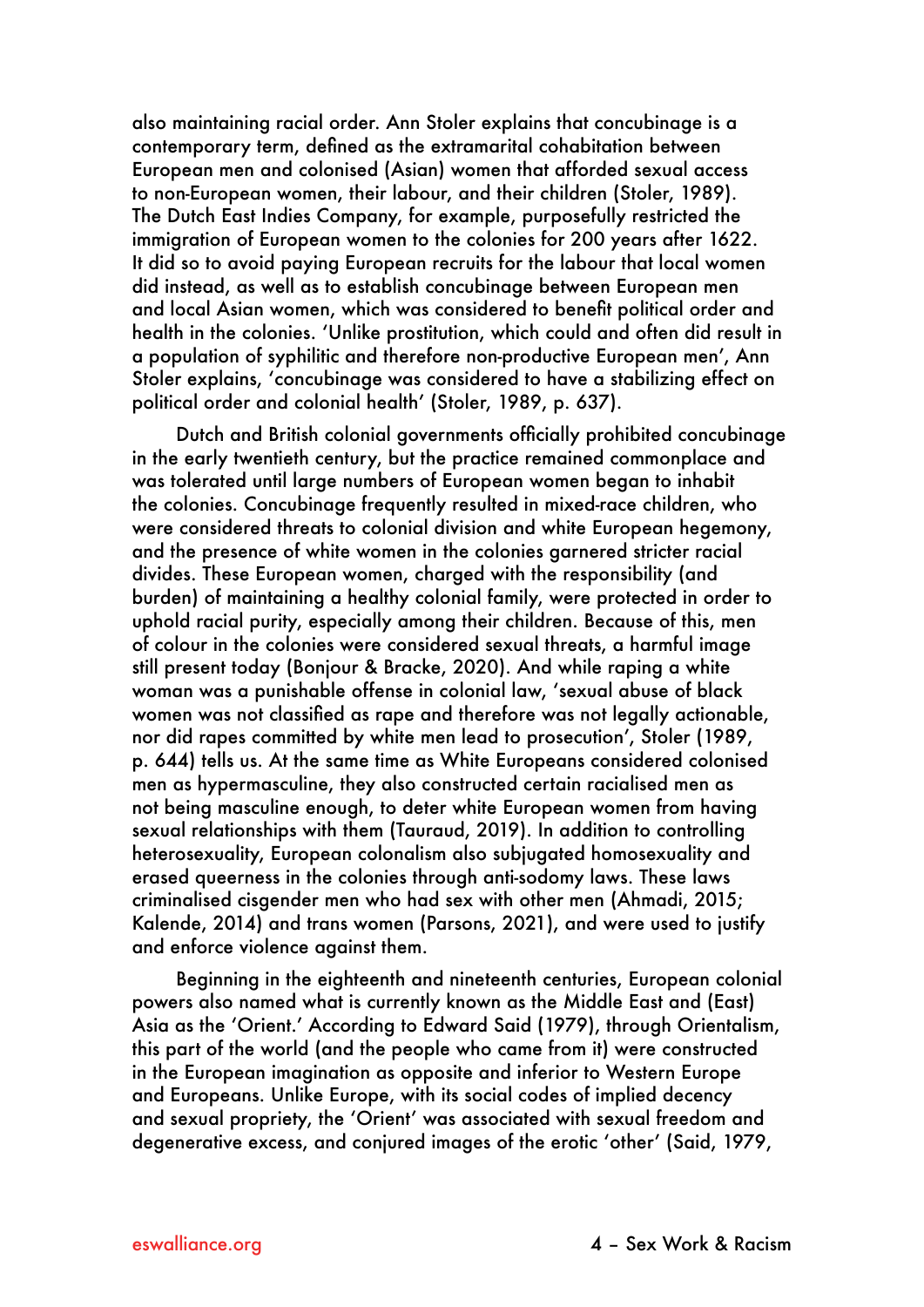p. 190). 'Oriental'<sup>3</sup> women were often featured as subjects of 'male powerfantasy' in Orientalist literature, and 'Oriental' people were not considered citizens or even human, but rather 'problems to be solved or confined or–as the colonial powers openly coveted their territory–taken over' (Said, 1879, p. 207). Orientalism may have originated in the colonial mind, but it persists today in Islamophobia against Arab and Muslim people, particularly women (Equinox, 2021). Moreover, while many former colonies have since liberated themselves, Europe maintains a neo-colonial relationship with countries in the Global South (Cameron & Islam, 2021; Poplak, 2018).

Sexual racialisation has also taken place through the presence of North America - primarily the United States - and European military in 'Other' Non-Western countries, especially in Asia and the Pacific, and by establishing militarised prostitution in these areas. As Kamala Kempadoo (2001, p. 30) states, 'In India, Hawaii, Vietnam, the Philippines, Japan, and Korea, the operation of foreign–colonial, imperial, or Allied–troops at various times in history has produced particular forms of prostitution where the military, often in collusion with the local state or government, tolerated, regulated, or encouraged the provision of sexual services by local women to the troops.' This phenomenon has also taken place in the Caribbean, such as in Trinidad, Curacao, Belize, Puerto Rico, and Cuba, and in African countries, like the Congo and Sierra Leone (Kempadoo, 2001, p. 30). The emergence of militarised prostitution strengthened the sexual stereotypes applied to racialised women, such as the archetype of 'the Southeast Asian prostitute whose femininity is characterized by a machine-line sexual drive and performance of eroticized poverty' (Hwang and Parreñas, 2021, p. 571). During militarised prostitution, foreign European and North American powers sexually racialised local women to justify their subordination and the subordination of their countries.

Thus far, we have explored the long and violent history of Western European and North American chattel slavery, colonalism, and militarised prostitution. The lineage of such violence lives on, and permeates presentday social structures and institutions that still marginalise racialised people, especially women, who 'continue to be overrepresented globally in ''body-work'-as sexual, domestic, and un- or semi-skilled manual workers' (Kempadoo, 2001, p. 40). These systems also influence our current-day understandings of who, based on race - as well as other intersecting experiences of gender, ability, migration status, class, and sexuality - is considered desirable and valuable, in need of 'saving,' and worthy of rights and respect. In the following section, we will explore the ways that this legacy can be seen within leaislation.

<sup>3.</sup> This was a contemporary term that is now considered outdated and offensive when used to describe people of Asian and Pacific descent.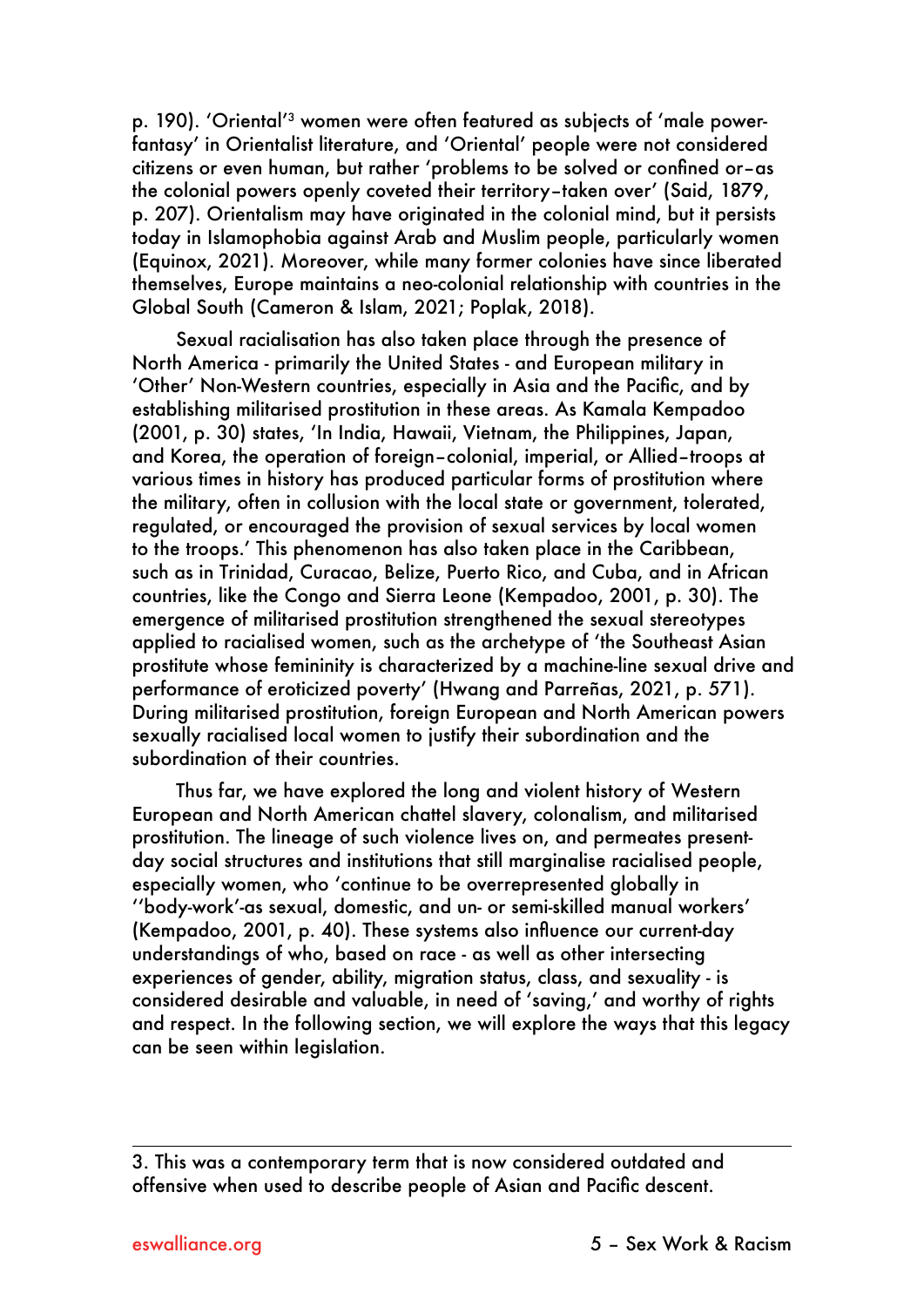### **Types of Racism4**

**Afrophobia and anti-Black** 

**racism:** racism, often manifested through structural discrimination, against people of African descent and Black people. It aims to dehumanise and strip Black people of their humanity as a group. (European Network Against Racism  $[ENAR]$ , n.d.-d.).<sup>5</sup>

**Antigypsism/anti-Tsiganism/**

**Romaphobia:** racism directed towards Roma people and social groups stigmatised as 'gypsies'6 , also known as 'Anti-Romani sentiment'. In Europe, Roma, along with Jewish people, have historically faced the most discrimination and negative stereotyping. The EU uses 'Roma' as an umbrella term to include groups of people who share cultural characteristics (ENAR, n.d.-e).7

**Anti-Semitism:** racism against Jewish people and people perceived as Jewish, as well as Jewish institutions, communitues, culture, properties, and, in certain cases, the State of Israel as a Jewish collectivity (ENAR, n.d.-f).8

**Islamophobia:** racism directed towards Muslim and people perceived as Muslim, who are racialised based on characteristics considered genetic (ENAR, n.d.-g). It frequently manifests through a preoccupation with violence against Muslim women, supposedly symbolized by the hijab and burqa, a harmful discourse that parallels the victimization of sex workers (Stenvoll & Jacobson, 2010).9

4. This is not an exhaustive list of all the racially hated and discriminated groups in Europe and Central Asia. It does not, for example, include anti-Asian racism, which has become more visible in Europe since the wake of the global Covid-19 pandemic (Song, 2021).

- 5. See ENAR (n.d.-a) for more information on afrophobia.
- 6. This is a derogatory term for Roma people in many languages.
- 7. See ENAR (n.d.-b) for more information on antigypsyism.
- 8. See ENAR (n.d.-c) for more information on antisemitism.
- 9. See ENAR (n.d.-h) for more information on islamophobia.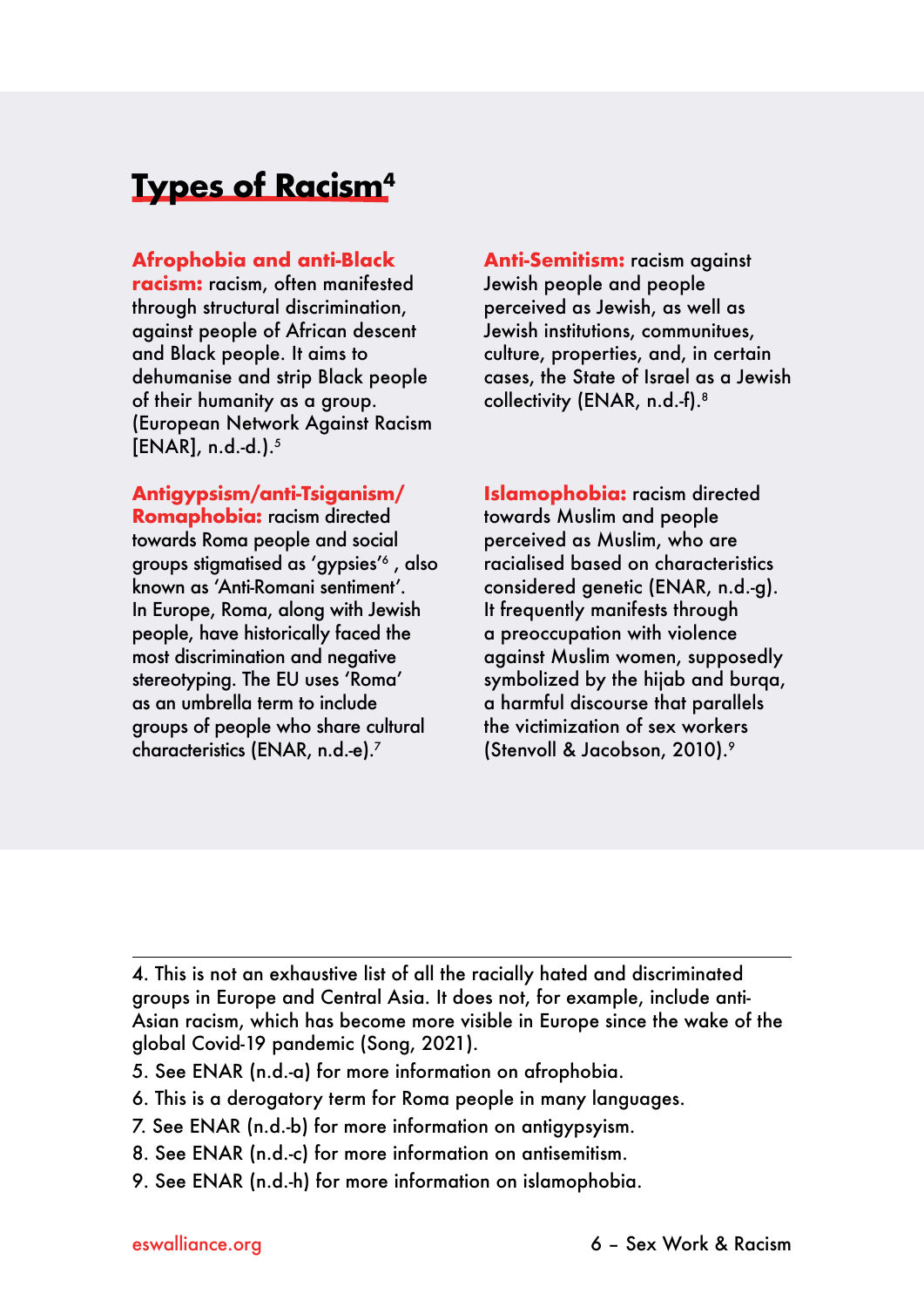## <span id="page-9-0"></span>**Racism in anti-trafficking, anti-sex work, and antiimmigration legislation and movements**

After the abolition of chattel slavery in the late-nineteenth and early twentieth century, a class, race, and gender-based moral hysteria took root in Western Europe and North America. This frenzied panic over sex work and human trafficking, led to the passing of ASWTI laws, as poor and workingclass women began migrating en masse across borders to find work and in pursuit of a better life. Some women also migrated in search of independence outside of traditional marriage structures, and may have engaged in sex work in order to do so. A consequence of this is that immigrant women were branded as 'coerced, deceived, lured, trapped, kidnapped, and forced into prostitution,' which was used to explain the supposedly sexually deprived 'and uncivilised character of (im)migrant communities' (Kempadoo et al., 2012, p. xii). This image was used to justify anti-immigration policies, often in the guise of anti-trafficking policy, and vice versa, in a bid to continue racial segregation in Europe and North America (Kempadoo et al., 2012).

The moral panic over (im)migrant women and human trafficking took on a different kind of racialisation in nineteenth century narratives of the 'White Slave Trade,' where migrant men of colour from the Global South residing in the Global North were supposedly enslaving white Western European and North American women into prostitution (Kempadoo et al., 2012). Mostly white, middle-class Western European and North American feminists, who viewed themselves as 'saviours', saw it as their duty to 'save' their 'fallen sisters' and furthered a 'rescue industry' (Agustín, 2007) that ended up harming migrant women more than helping them (Kempadoo et al., 2012). The United Nations was one of the first global powers to adopt policy intended to curb 'white slavery,' and it established the International Agreement for the Suppression of the 'White Slave Traffic' on May 18, 1904. The Agreement refers specifically to women and girls, and mandated that governments surveil transportation for trafficking victims and their traffickers and repatriate foreign prostitutes to their home countries.10

In the United Kingdom, 'white slavery' legislation was passed in 1885 and 1912 and established the means to surveil and restrict women's migration (Mac & Smith, 2018). And in the United States, a racialised moral panic

<sup>10.</sup> To read the International Agreement for the Suppression of the 'White Slave Traffic,' see United Nations (1905).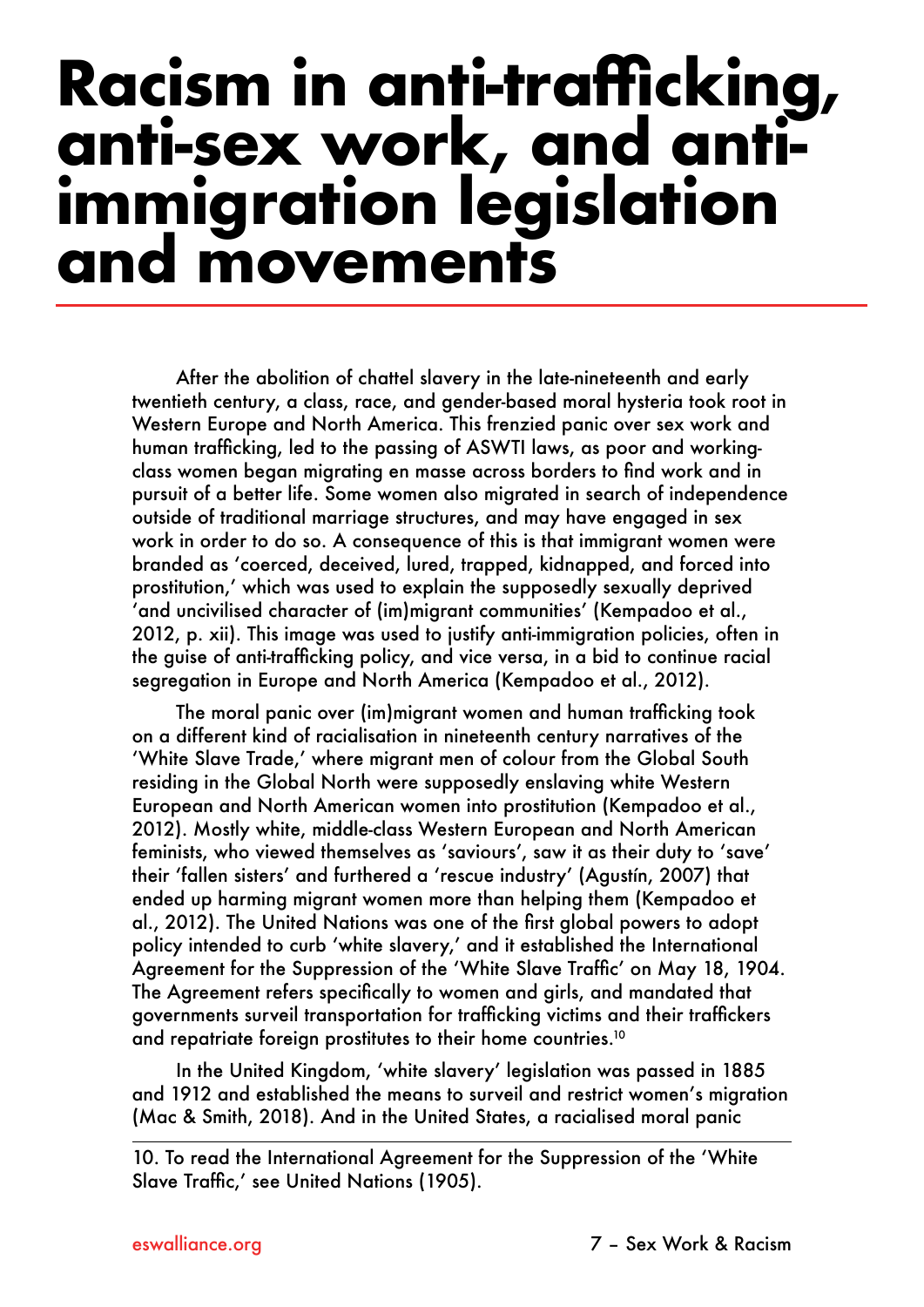around 'yellow slavery'11 is evident in the Page Act, which was the first antiimmigration legislation enacted. The Page Act intended to curb Chinese immigration and reinforce the sexual racialisation of Chinese women as 'diseased and immoral prostitutes' (Hwang and Parreñas, 2021, p. 571). Lorelai Lee states that, 'By 1875, the narrative that Chinese immigrants had reintroduced slavery through the U.S. through 'coolie'12 labour and prostitution had taken hold in the federal government,' resulting in the passing of the Act that year. The Page Act was explicitly anti-prostitution as well, since it 'prohibited the 'importation into the United States of women for the purposes of prostitution' and the entering by immigrants from China, Japan, or 'any Oriental country' into a contract for 'lewd and immoral purposes'' (Lee, 2021, p. 1220). Despite this immigration ban, panic over 'yellow slavery' continued, with one of the earliest Christian 'rescue' homes being founded in San Francisco's Chinatown. Once inside the home, these women were forbidden from leaving without permission, had limited contact with outsiders, and their mail was read by mission staff. In addition, they were subjected to feminised labour, such as sewing, which the missionaries believed would civilise them (Lee, 2021, p. 2021-2022).

The moral panic over sex work and human trafficking somewhat subsided during World War II, when women in Europe and North America were pushed back into the home while men enlisted, but it re-emerged again during the 1970s. After the fall of the Soviet Union in the early 1990s, panic over 'white slavery' emerged once more (Lee, 2021), and by 2000, 'sex trafficking' had become the new buzzword. The early 20th century abolitionist movement, which was made up of primarily radical feminists $13$ from the Global North, heavily influenced the passing of the UN Protocol to Prevent, Suppress and Punish Trafficking in Persons Especially Women and Children - also known as the Palermo Protocol - which was passed in 2000. The Palermo Protocol marked the definition of trafficking as an international crime, and the tightening of international borders, with increased scrutiny on migration and sex work (Kempadoo et al., 2012).

11. The term 'yellow slavery' here is used to highlight the racist dimensions of the moral panic over Chinese sex workers. While 'yellow' was a contemporary term, it is now considered a racist and derogatory way to refer to people of East Asian descent.

12. 'Coolie' is a derogatory term that was used bureaucratically by colonial governments to refer to indentured labourers from Asia (Gandhi, 2013).

13. Radical feminists believe that all forms of sex work, whether they are consensual or not, constitute gender-based, male-perpetrated violence against women and are therefore a form of rape. They do not view sex work as work, and instead conflate it with trafficking (ESWA, 2016). They also exclude trans people from their feminism, and falsely claim that trans women threaten the safety of cis women and that trans men are lesbians fallen 'victim to the patriarchy' (Burns, 2019).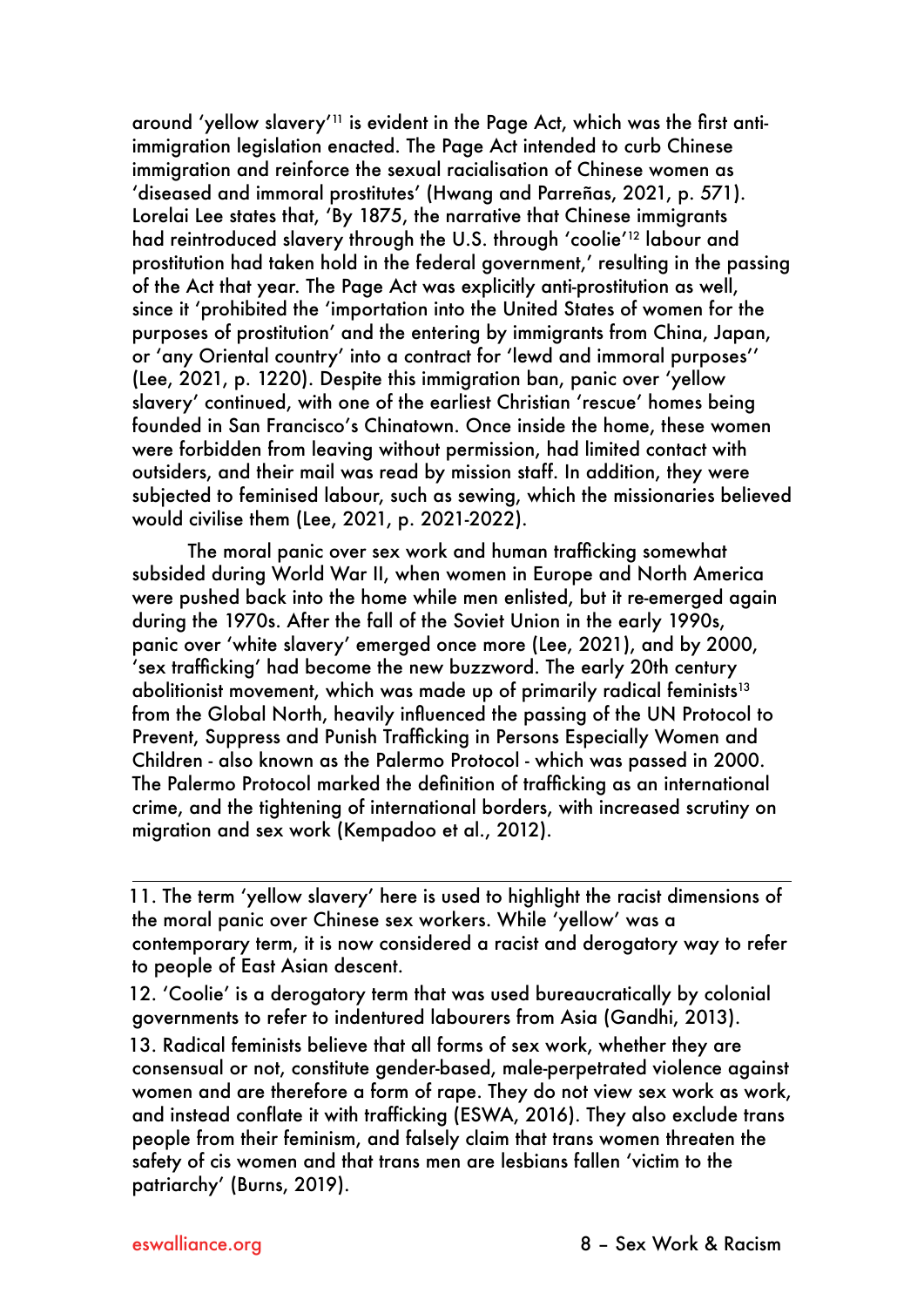As it stands, there is currently no legally-binding sex work policy that exists among EU Member States and the Council of Europe; countries are free to individually choose which sex work laws to adopt and enforce. However, from 2014 the EU strengthened their stance towards criminalising clients. On February 2014, 'the European Parliament voted in favour of a nonbinding resolution on prostitution and sexual exploitation…that encouraged member states to adopt laws criminalizing the purchase of sexual services' (ESWA, 2016b, p. 11) Furthermore, in 2014, the Parliamentary Assembly of the Council of Europe established the 'Prostitution, trafficking and modern slavery in Europe' resolution, which encourages countries to adopt the Swedish model, because it is argued to have a positive impact on diminishing trafficking (ESWA, 2016b), despite research showing that it puts people in more vulnerable and violent situations (Vanwesenbeeck, 2017). On a national level, European countries have each adopted their own individual ASWTI laws and policies, tending to follow either criminalisation, partial criminalisation, or legalisation.14

### **The Swedish Model**

In 1999, the Swedish government, heavily influenced by radical feminists, implemented the Sex Purchase Act and criminalised the purchase of sexual services. In addition to attempting to eliminate sex trafficking, the Act also hoped to limit the presence of migrant sex workers (Jordan, 2012). Fuckförbundet (a sex worker association in Sweden) reports that non-EU migrants, many of whom are racialised and comprise the majority of sex workers in Sweden, can be denied entry and deported if suspected of engaging in sex work. The Swedish model has since been established in Norway, Iceland, France, Ireland, Northern Ireland, and Canada, and has also been encouraged by the European Union and the Council of Europe (Fuckförbundet, 2019).

<sup>14.</sup> For more information on ASWTI laws and policy in Europe and Central Asia, see di Nicola (2021), SWAN (2019), and ESWA (2016).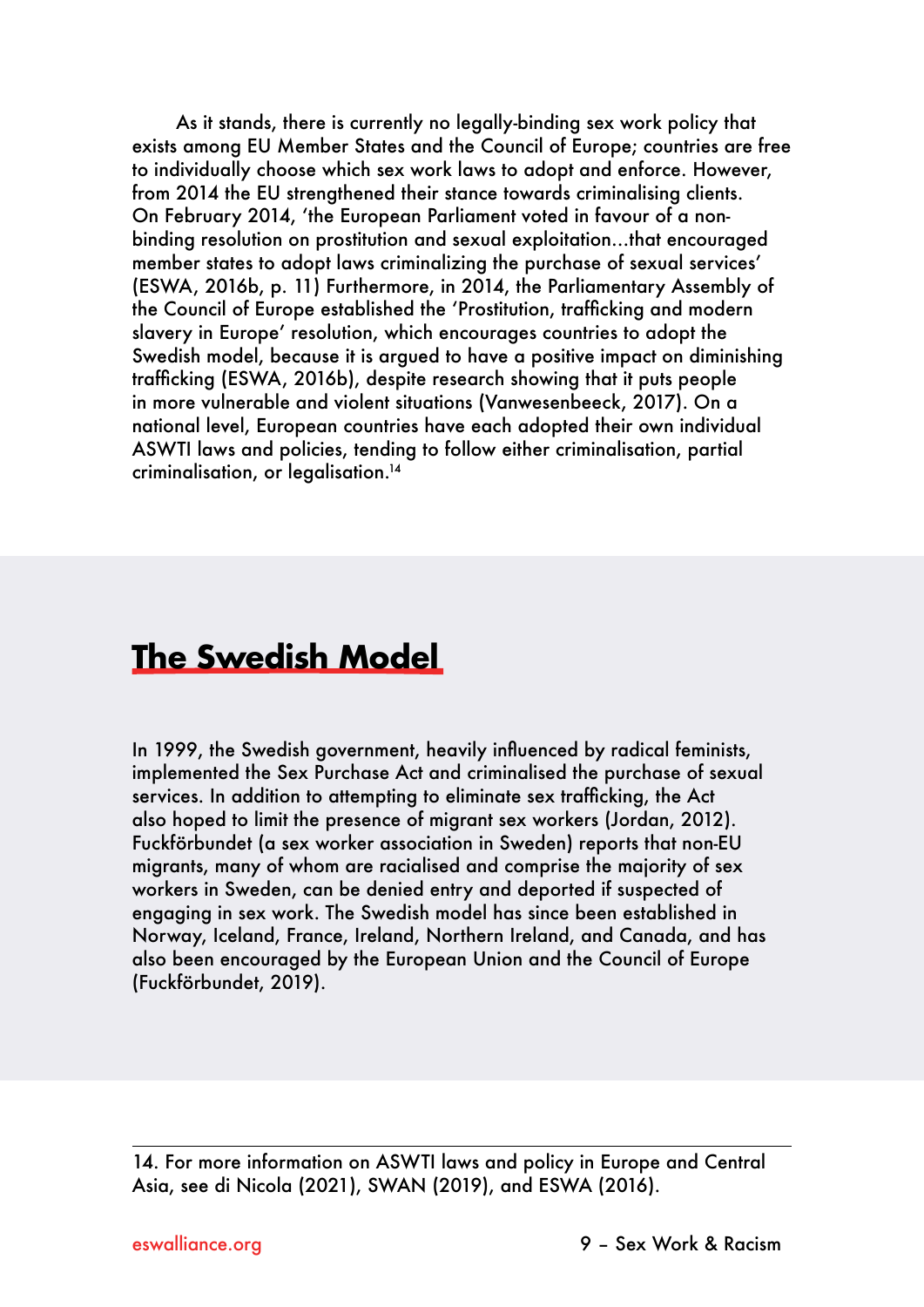### **Legalisation in the Netherlands**

In 2000, the Netherlands established a system of legalisation and licensing around sex work when it repealed its ban on brothels, which had been in place since 2011. This new sex work policy was entwined with immigration politics, and highlighted Christian concerns over foreign women attracted to the Netherlands for its reputation for tolerance. In establishing legalisation, the Dutch government made it illegal for people from non-EU and non-European Economic Area countries to work in licensed sex work through labour laws, such as the Law Regulating Work for Aliens, and anti-trafficking laws, like in the Criminal Code Trafficking Clause (Wagenaar, Amesberger, & Altink, 2017).

Today's ASWTI activist movements are dominated by morality politics (Wagenaar and Altink, 2012), and are still led by radical feminists from the Global North. Radical feminists are also referred to as neo-abolitionists, because of how they conflate sex work as 'modern slavery' (Kempadoo, 2015, p. 10). The neo-abolitionist discourse employed by wealthy white feminists is used to justify further legislative change that would directly impact the most marginalised of women. It obscures the current power structures and anti-Black racism - that as we have seen stems from chattel slavery that continues to harm Black sex workers (Kempadoo and Durisin, 2020). Neo-abolitionism also tends to uncritically align with carceral feminism, which advocates for increased policing and punishment as the solution to violence against women. This approach ignores the ways that intersectional oppressions like racism, classism, sexism, whorephobia, transphobia, and xenophobia make racialised sex workers more vulnerable to criminalisation and violence (Equinox, 2021).

In addition to their neo-abolitionist and carceral feminist components, current anti-sex work and anti-trafficking campaigns also exert Western patriarchal 'humanitarianism' onto sex workers, particularly those from the Global South. It has become the 'white (wo)man's burden' to save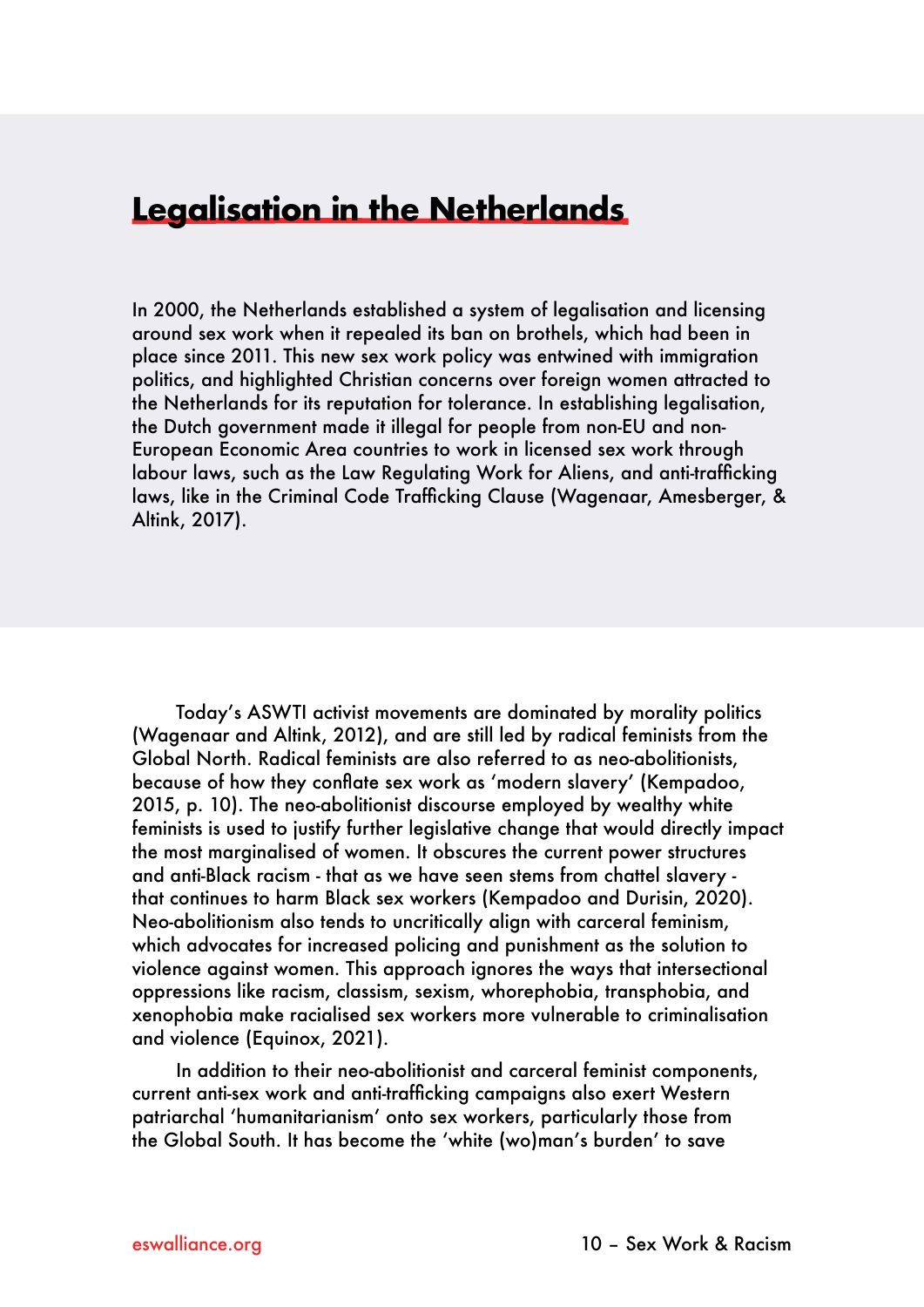non-Western and racialised people (Kempadoo & Durisin, 2020). This humanitarianism has been exhibited by numerous celebrities famous in the West (Kempadoo, 2015), but also by humanitarian institutions and nongovernment organisations (Mai, 2018), who have used their platforms to call attention to the supposedly ubiquitous abuse of mostly girls and women in sex work as 'modern-day slavery.' The cause is further promoted by selling items, such as goods made from the hands of 'victims' themselves (Bernstein, 2010).

Not only do these projects fail to uplift and empower racialised sex workers and survivors out of exploitative and violent situations, they neglect the fact that sex workers make rational choices for themselves, even if those choices are made in restrictive circumstances. Feminist humanitarian projects also also ignore the structural conditions that lead to the inequality that labour exploitation thrives on. Furthermore, neo-abolitionists fail to acknowledge how anti-trafficking organisations accumulate wealth off this inequality, by perpetuating racist notions that racialised sex workers, especially those from the Global South, are helpless and in need of saving by white nations and their supposed benevolence and generosity (Kempadoo, 2015). In effect, these enterprises are for the privileged few; the 'rescue mission' becomes a transformative journey, through contact with the racialised 'other,' and provides the 'rescuer' with satisfaction that is fostered through the rescue process (Kempadoo, 2015, p. 14). In other words, this 'humanitarianism' allows predominantly white and Global North individuals, organisations, and institutions to feel like they are doing something good for 'sexually exploited women' without addressing or correcting the harmful institutions, policies, and practices, built on racism, classism, xenophobia, whorephobia, and transphobia, and other systems of oppression, that put racialised and migrant sex workers at risk of discrimination and violence.

Lastly, it is important to note that laws criminalising slavery, rape, and other forms of violence and exploitation already exist throughout Europe. Thus, ASWTI laws and policies have little to do with protecting sex workers from exploitation and improving their working conditions. Instead, they point more towards governments' and radical feminists' anxieties and their need to control and prohibit unwanted groups of people that are deemed threats to social and moral order. Racialised sex workers, especially those who are trans and/or (undocumented) migrants, become collateral damage in an ideological fight against sex work that has dangerous, if not deadly, consequences in real life.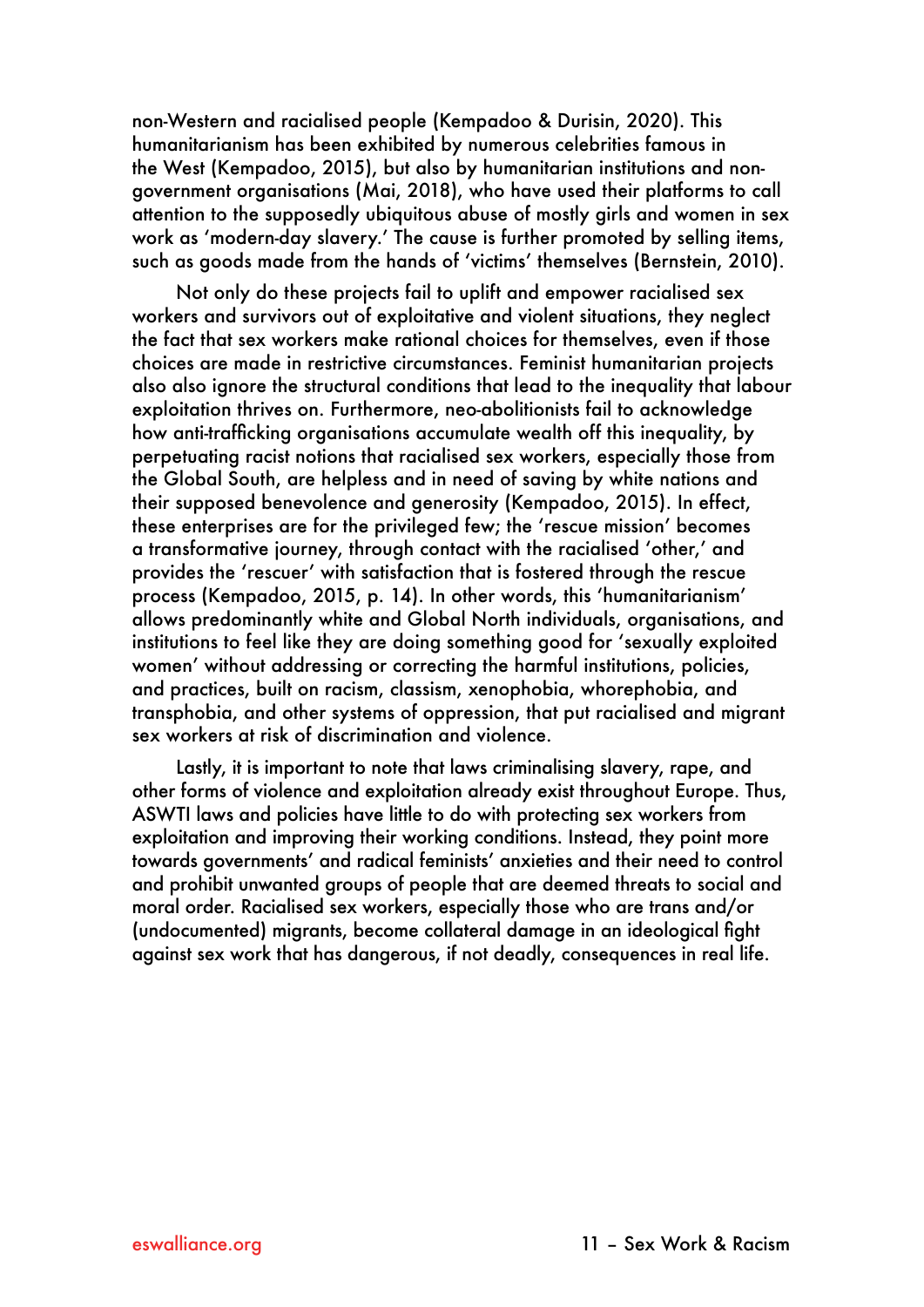# <span id="page-14-0"></span>**Conclusion and Recommendations**

This report has explored the ways that racism is embedded in ASWTI legislation and policy in Europe. The first section of this paper was devoted to charting the history of racialisation and racism as both a product and effect of European and North American chattel slavery, colonisation, and militarised prostitution. Racialisation maintained a sexual component during these three systems because of the importance placed on heterosexuality in upholding racial purity and Western white supremacy. During chattel slavery in the fifteenth through to the nineteenth centuries, white Europeans and North Americans justified their extreme (sexual) violence against enslaved Black people; they argued that Black men were rapists and threats to white womanhood, and that Black women were willing sexual partners because they were considered to be naturally predispositioned to wanting sex. Since the beginning of European colonalism in the sixteenth century, colonial powers heavily regulated sexual relationships between the colonisers and the colonised, and established systems of prostitution and concubinage in the colonies. They did so to grant unfettered sexual access to local colonised women, whom they believed they had a natural right to, and to fortify the racial divide and colonial power. European (and North American) powers institutionalised sexual access to local non-Western women through militarised prostitution, which still takes place. This practice strengthened racist sexual stereotypes of local women that were used to justify their sexual subjugation and the militarised subjugation of their countries. Many of the racist ideas and practices established during chattel slavery, colonialism, and militarised prostitution continue to harm racialised sex workers today in Europe.

The second section of this paper looked at the entanglement of racism in ASWTI laws, policies, and activist movements. Beginning in the nineteenth century, white Western feminists planted the roots of a movement that intended to abolish sex work, by conflating consensual sex work with human trafficking, and 'saving' sex workers. These neo-abolitionists relied on the same racist sexual stereotypes of racialised people discussed in the previous section. Over the years, this ASWTI movement has produced various international and national laws and policies around sex work and trafficking that were motivated by xenophobic and racist politics against (im)migration. Within the current ASWTI activist movement, white Western radical feminists continue to infantilise and stereotype racialised sex workers through a onesided victim discourse and carceral politics guised as 'humanitarianism.' Their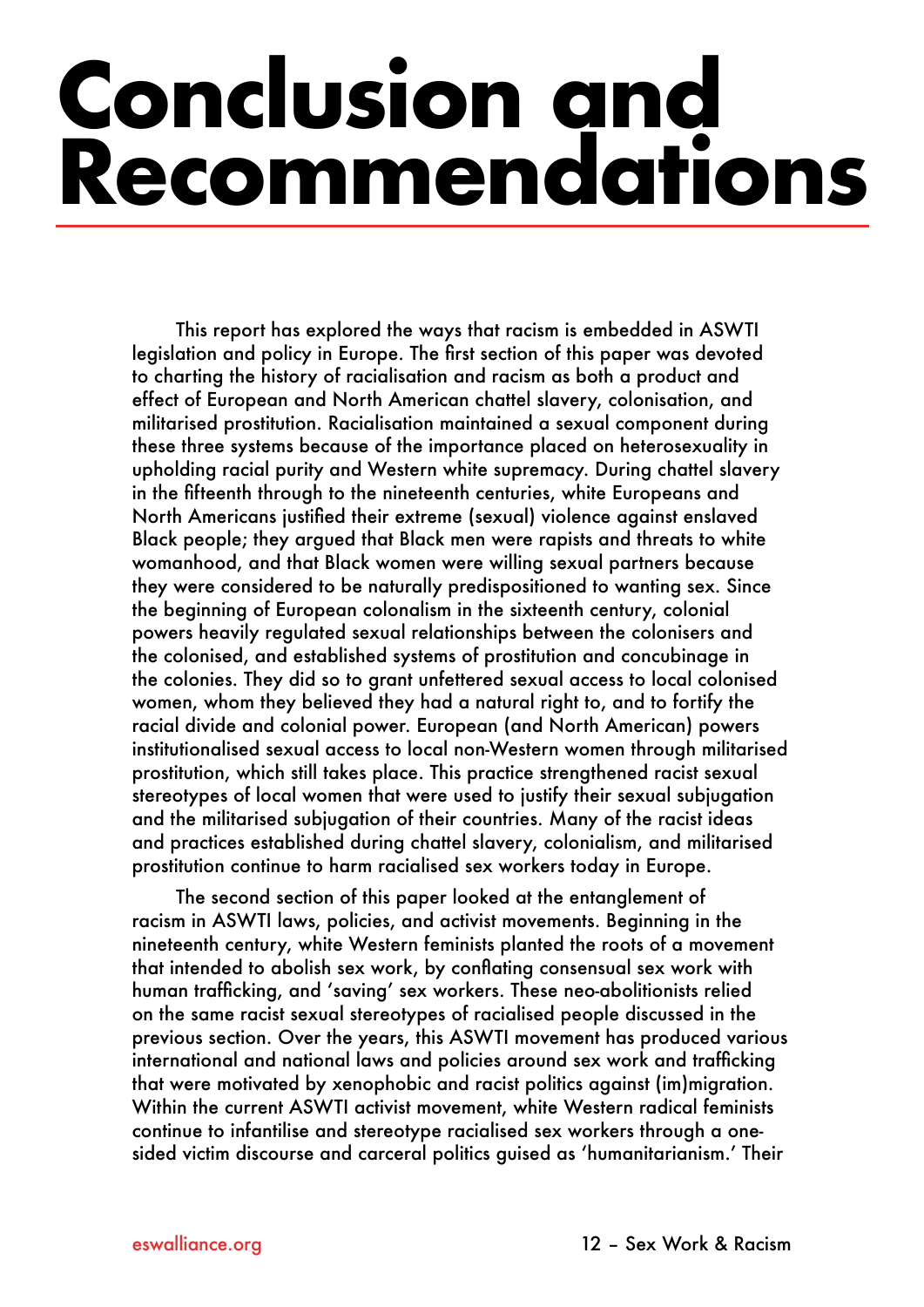understanding of what constitutes 'good' work, what is exploitation and what is gendered violence is far too simplistic, and fails to acknowledge the agency of racialised sex workers and the racist systems, structures, and practices that can push them into harmful situations. The result of racist ASWTI laws and policies is that racialised sex workers, especially those who are trans and/or migrants, in Europe today face significant risks of criminalisation, marginalisation, and violence.

We now provide crucial policy/political recommendations, which ESWA believes will help eradicate the violence experienced by racialised sex workers.

### **General Recommendations**

- **Decriminalise sex work.** Decriminalisation will not eliminate all of the violence racialised sex workers might face in their work, but it will enable them to access support from healthcare providers, law enforcement, and other government services if they do. Since many racialised sex workers in Europe and Central Asia are also migrants, it is imperative that migrant sex work is also decriminalised so they, too, will receive proper support and protection.
- **Refrain from binary definitions of oppression and empowerment.** Binary definitions of oppression and empowerment are harmful because they overlook the diverse range of experiences and identities among racialised sex workers. Sex work laws and policies that rely on this binary fail sex workers and survivors by criminalising or ignoring the many sex workers who do not clearly fit one side or the other.
- **Adopt an intersectional approach to combatting exploitation and violence against racialised sex workers.** Intersectionality is a theoretical concept, analytical approach, and legal and policy tool that encapsulates the interwoven layers of advantages and disadvantages that people experience under social structures and systems, including but not limited to racism, sexism, classism, ableism, homophobia, and transphobia (Center for Intersectional Justice [CIJ], 2020). It is necessary to recognise how systems of oppression are interlinked and compounded by each other and harm racialised sex workers through discriminatory and violent laws, institutions, and social practices. It is also useful to understanding levels of privilege that people benefit from depending on characteristics like race, ability, migrant status, gender, sexual orientation, and more.15

<sup>15.</sup> For more about intersectionality in Europe, see the Center for Intersectional Justice (CIJ, 2020).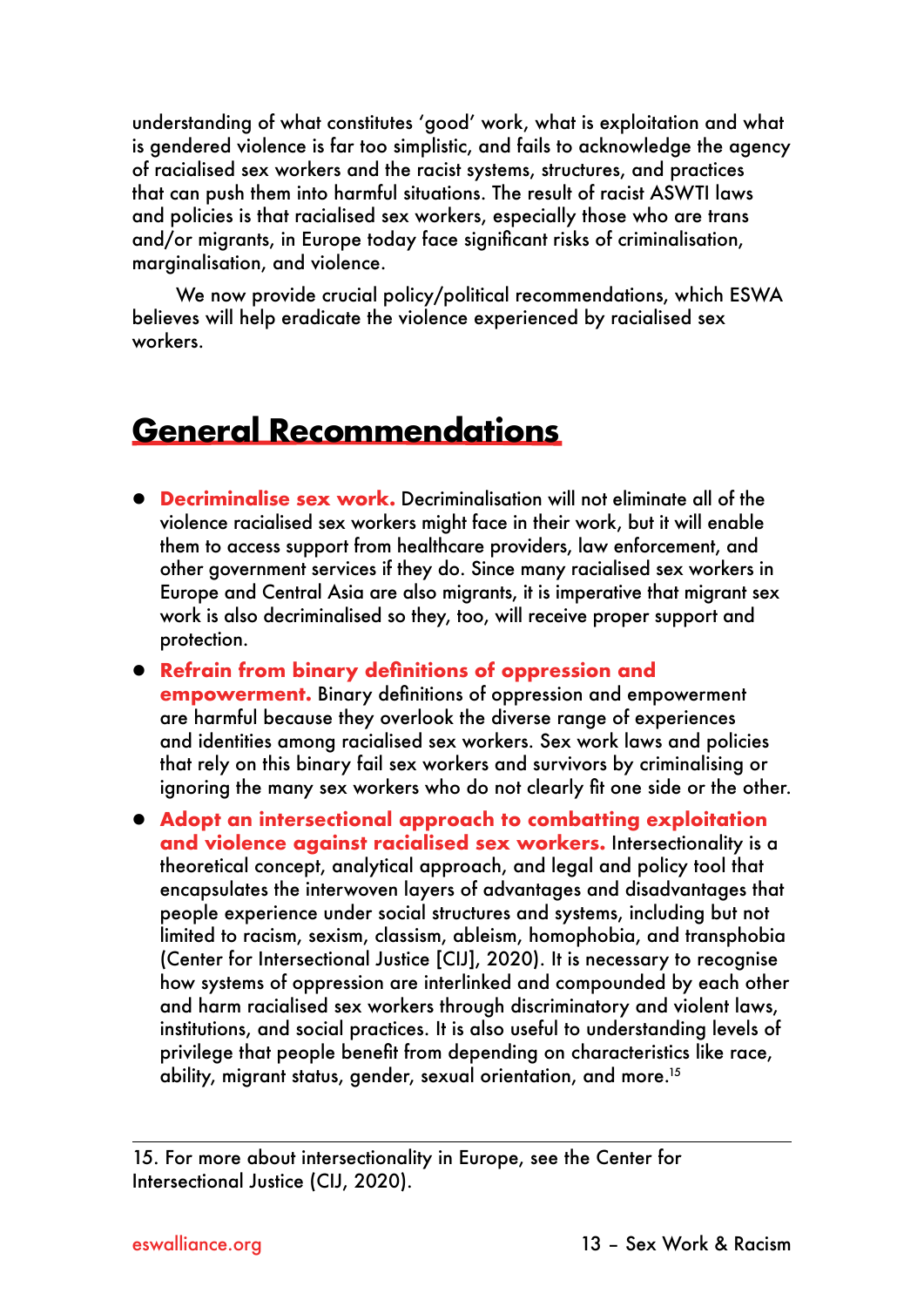z **Adopt an anti-racist approach to combatting exploitation and violence against racialised sex workers and survivors.** This entails addressing racist and xenophobic ASWTI legislation and policies and their effects on racialised sex workers. This also requires adopting an intersectional approach to understanding how certain groups of racialised people are criminalised and marginalised under current ASWTI laws and policies. Furthermore, it necessitates not just listening to, but also believing, racialised sex workers and their experiences and consulting them as experts.

### **Recommendations to the European Commission**

ESWA calls on the Commission to adopt an intersectional approach by centring the views and perspectives of those at the margins of various forms of discrimination. In particular, ESWA calls on the Commission to:

- Recognise that structural and intersectional discrimination is both a cause and consequence of why racialised people engage in sex work. The issue of sex workers rights thus clearly falls under the commitment to achieve 'Union of Equality,' as articulated by president von der Leyen.
- Conduct evidence-based evaluation on the effects of ASWTI policies and laws on sex workers' human rights using an intersectional lens.
- Conduct this evaluation with meaningful inclusion of sex workers from different backgrounds – including refugee, migrant, precarious, LGBT+, racialised, street-based sex workers, and/or those working online. Use this evaluation for the review of EU policies, in particular EU Anti-trafficking Directive, Victims' Rights Directive and proposed Violence against Women Directive.
- Address violence against racialised sex workers by prioritising an intersectional approach. ESWA welcomes the Commissions' proposal on the Violence against Women Directive. Policies must recognise the harms of intersecting structures of discrimination against sex workers and be informed by the concerns and experiences of marginalized people.
- **•** Integrate intersectionality in all existing Unions' Equality Strategies and Action Plans and to move beyond a 'single-axis' view of equality and prioritise the intersections with race, class, disability, gender identity, and migration status in its gender equality work (Equinox, 2021).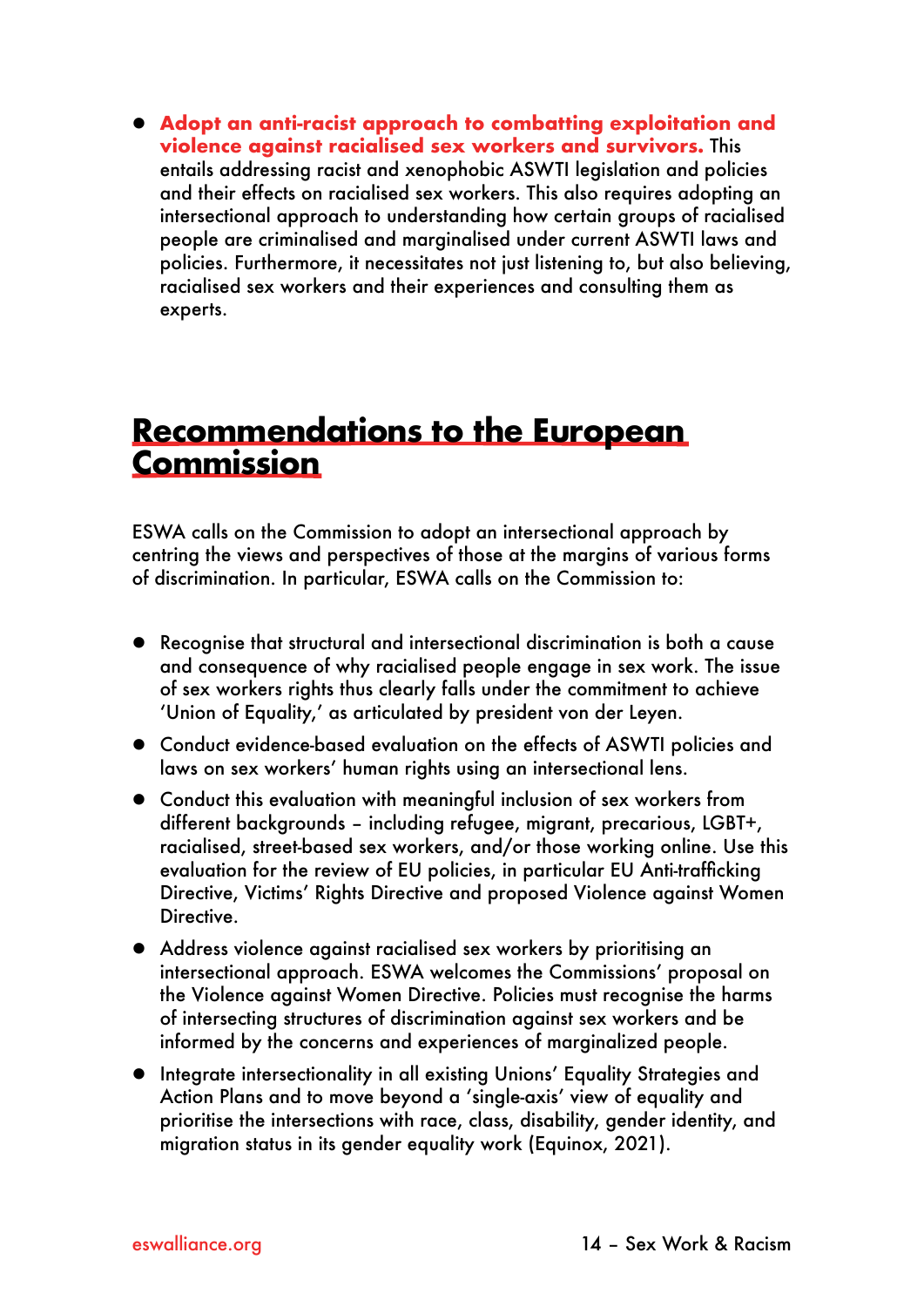- Establish a concrete framework for the rights and protection of racialised sex workers by meaningfully including them in the development of said framework.
- Through the EU funding (CERV programme), support measures and strategies that are based in harm reduction and community interventions, and that tackle the discrimination and stigma racialised sex workers face; when trying to access funding, housing, healthcare, education, and other services. ESWA is strongly concerned and disagrees with the decisions of the evaluators of the CERV programme that ESWA's work 'is not fully in line with the priority of the call for proposals with respect to promoting equality, preventing and combating discrimination'. We believe this statement only illustrates how narrow the understanding of promoting equality and combatting discrimination at the EU level currently is and how it fails sex workers in the most vulnerable positions.
- Rethink the concept of intersectionality into all EU policies. ESWA particularly calls to recognise how groups in vulnerable situations, such as racialised sex workers, are at a heightened risk of violence. This is due to intersecting forms of discrimination exacerbate the consequences of gender-based violence, as well as the increasing power of law enforcement granted through ASWTI policies and practices.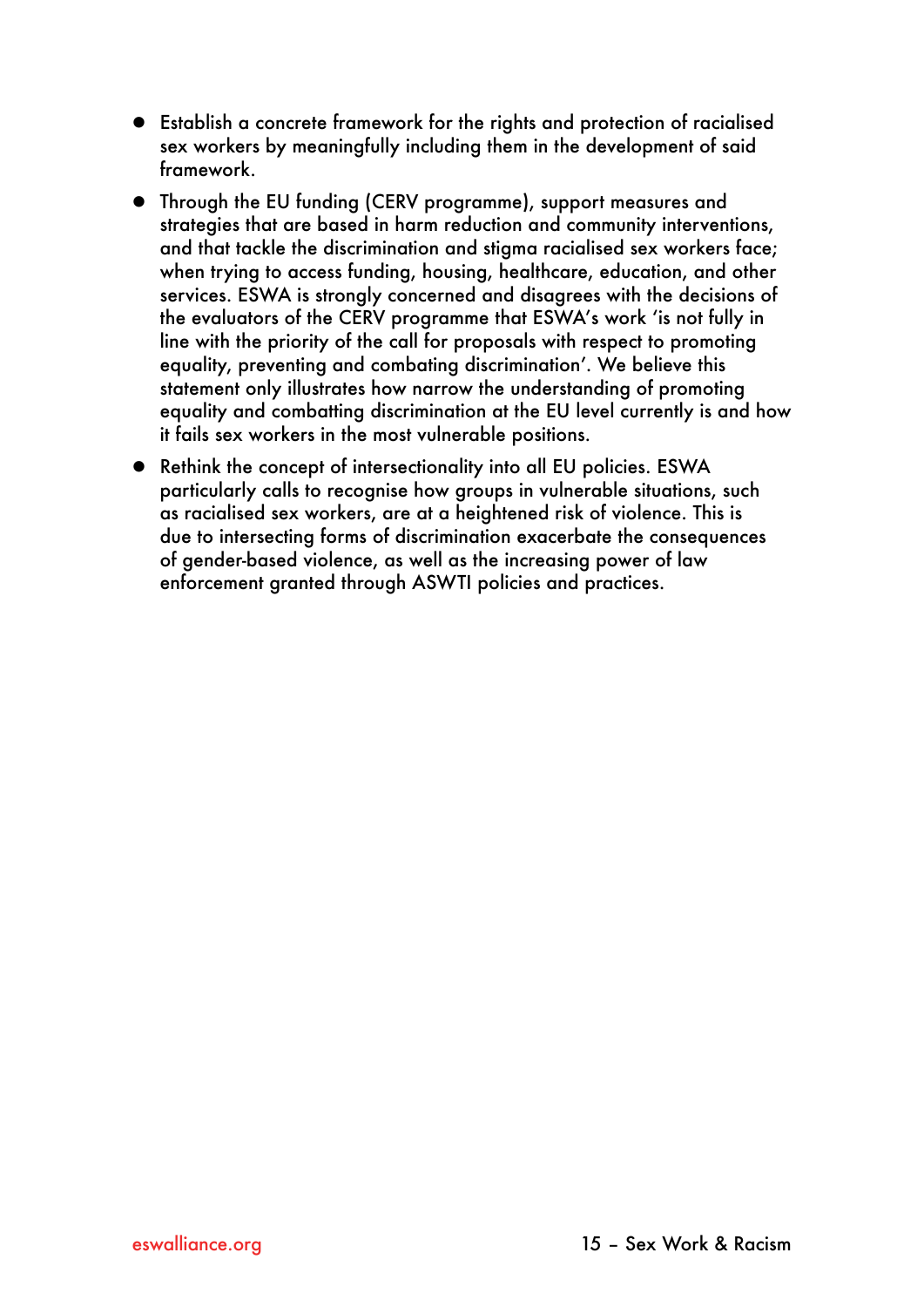# <span id="page-18-0"></span>**Bibliography**

Adi, H. (2012, May 10). *British history in depth: Africa and the transatlantic slave trade.* BBC. [https://www.bbc.co.uk/history/british/abolition/africa\\_article\\_01.](https://www.bbc.co.uk/history/british/abolition/africa_article_01.shtml#:%7E:text=The%20transatlantic%20slave%20trade%20began,expand%20overseas%20and%20reach%20Africa) [shtml#:%7E:text=The%20transatlantic%20slave%20trade%20began,expand%20](https://www.bbc.co.uk/history/british/abolition/africa_article_01.shtml#:%7E:text=The%20transatlantic%20slave%20trade%20began,expand%20overseas%20and%20reach%20Africa) [overseas%20and%20reach%20Africa](https://www.bbc.co.uk/history/british/abolition/africa_article_01.shtml#:%7E:text=The%20transatlantic%20slave%20trade%20began,expand%20overseas%20and%20reach%20Africa)

Agustin, L. (2007). *Sex at the margins: Migration, labour markets, and the rescue industry.* Zed Books.

Ahmadi, S. (2015). Islam and homosexuality: Religious dogma, colonial rule, and the quest for belonging. *Journal of Civil Rights and Economic Development,* 26(3), 537–563. [https://scholarship.law.stjohns.edu/cgi/viewcontent.](https://scholarship.law.stjohns.edu/cgi/viewcontent.cgi?article=1709&context=jcred) [cgi?article=1709&context=jcred](https://scholarship.law.stjohns.edu/cgi/viewcontent.cgi?article=1709&context=jcred)

Banks , T.L. (2000). *Colorism: A darker shade of pale.* UCLA Law Review, 47(6): 1705-1746.

Bernstein, E. (2010). Militarized humanitarianism meets carceral feminism: The politics of sex, rights, and freedom in contemporary antitrafficking campaigns. *Signs: Journal of Women in Culture and Society,* 36(1), 45–71. <https://doi.org/10.1086/652918>

*BLACKPAST*. (2020, July 28). (1900) W.E.B. Du Bois, 'To the Nations of the World'. [https://www-blackpast-org.translate.goog/african-american-history/1900-w](https://www-blackpast-org.translate.goog/african-american-history/1900-w-e-b-du-bois-nations-world/?_x_tr_sl=en&_x_tr_tl=nl&_x_tr_hl=nl&_x_tr_pto=op,sc)[e-b-du-bois-nations-world/?\\_x\\_tr\\_sl=en&\\_x\\_tr\\_tl=nl&\\_x\\_tr\\_hl=nl&\\_x\\_tr\\_pto=op,sc](https://www-blackpast-org.translate.goog/african-american-history/1900-w-e-b-du-bois-nations-world/?_x_tr_sl=en&_x_tr_tl=nl&_x_tr_hl=nl&_x_tr_pto=op,sc)

Bonjour, S., & Bracke, S. (2020, December 7). *Europe and the myth of the racialized sexual predator: Gendered and sexualized patterns of prejudice. EuropeNow.* [https://www.europenowjournal.org/2020/12/07/europe-and-the-myth](https://www.europenowjournal.org/2020/12/07/europe-and-the-myth-of-the-racialized-sexual-predator-gendered-and-sexualized-patterns-of-prejudice/)[of-the-racialized-sexual-predator-gendered-and-sexualized-patterns-of-prejudice](https://www.europenowjournal.org/2020/12/07/europe-and-the-myth-of-the-racialized-sexual-predator-gendered-and-sexualized-patterns-of-prejudice/)

Burns, K. (2019, September 5). TERFs: The rise of 'trans-exclusionary radical feminists,' explained. *Vox*. [https://www.vox.com/identities/2019/9/5/20840101/](https://www.vox.com/identities/2019/9/5/20840101/terfs-radical-feminists-gender-critical) [terfs-radical-feminists-gender-critical](https://www.vox.com/identities/2019/9/5/20840101/terfs-radical-feminists-gender-critical)

Cameron, F., & Islam, S. (2021, July 15). *History matters for the EU's geopolitical ambitions.* European Policy Centre. [https://www.epc.eu/en/Publications/History](https://www.epc.eu/en/Publications/History-matters-for-the-EUs-geopolitical-ambitions~411810)[matters-for-the-EUs-geopolitical-ambitions%7E411810](https://www.epc.eu/en/Publications/History-matters-for-the-EUs-geopolitical-ambitions~411810)

Center for Intersectional Justice (CIJ). (2020, April). *Intersectionality at a glance in Europe.* Center for Intersectional Justice. [https://www.intersectionaljustice.org/](https://www.intersectionaljustice.org/img/2020.4.14_cij-factsheet-intersectionality-at-a-glance-in-europe_du2r4w.pdf) [img/2020.4.14\\_cij-factsheet-intersectionality-at-a-glance-in-europe\\_du2r4w.pdf](https://www.intersectionaljustice.org/img/2020.4.14_cij-factsheet-intersectionality-at-a-glance-in-europe_du2r4w.pdf) 

Collins, P. H. (2004). *Black sexual politics: African Americans, gender, and the new racism* (1st ed.). Routledge.

di Nicola, A. (2021, September). *The differing EU member states' regulations on prostitution and their cross-border implications on women's rights. European Parliament.* [https://www.europarl.europa.eu/RegData/etudes/](https://www.europarl.europa.eu/RegData/etudes/STUD/2021/695394/IPOL_STU(2021)695394_EN.pdf) [STUD/2021/695394/IPOL\\_STU\(2021\)695394\\_EN.pdf](https://www.europarl.europa.eu/RegData/etudes/STUD/2021/695394/IPOL_STU(2021)695394_EN.pdf)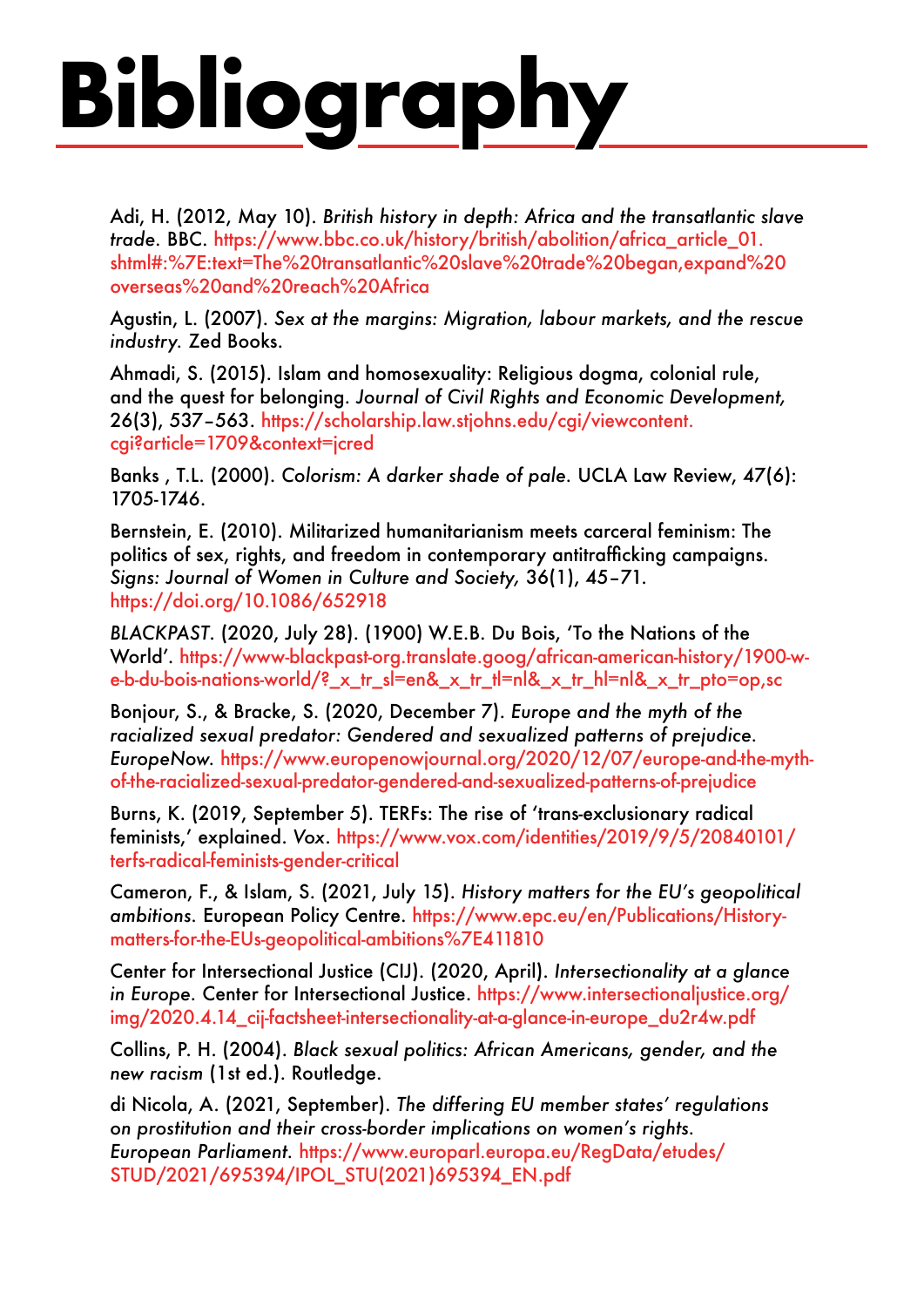European Network Against Racism (ENAR). (n.d.-a). *Afrophobia*. European Network Against Racism. [https://www.enar-eu.org/Afrophobia](https://www.enar-eu.org/Afrophobia/)

ENAR. (n.d.-b). *Antigypsyism - European network against racism.* European Network Against Racism.<https://www.enar-eu.org/Antigypsyism>

ENAR. (n.d.-c). *Antisemitism*. European Network Against Racism. [https://www.enar-eu.org/Antisemitism](https://www.enar-eu.org/Antisemitism ) 

ENAR. (n.d.-d). *Frequently asked questions.* European Network Against Racism. <https://www.enar-eu.org/Frequently-asked-questions>

ENAR. (n.d.-e). *Frequently asked questions.* European Network Against Racism. <https://www.enar-eu.org/Frequently-asked-questions-1167>

ENAR. (n.d.-f). *Frequently asked questions.* European Network Against Racism. [https://www.enar-eu.org/Frequently-asked-questions-1173](https://www.enar-eu.org/Frequently-asked-questions-1173 ) 

ENAR. (n.d.-g). *Frequently asked questions.* European Network Against Racism. [https://www.enar-eu.org/Frequently-asked-questions-1160](https://www.enar-eu.org/Frequently-asked-questions-1160/) 

ENAR. (n.d.-h). *Islamophobia.* European Network Against Racism. [https://www.enar-eu.org/Islamophobia](https://www.enar-eu.org/Islamophobia ) 

Equinox Initiative for Racial Justice (Equinox). (2021, May). *Towards gender justice: Rethinking EU gender equality policy from an intersectional perspective.* [https://www.equinox-eu.com/wp-content/uploads/2021/05/Towards-Gender-](https://www.equinox-eu.com/wp-content/uploads/2021/05/Towards-Gender-Justice.pdf)[Justice.pdf](https://www.equinox-eu.com/wp-content/uploads/2021/05/Towards-Gender-Justice.pdf)

European Sex Workers' Alliance (ESWA). (2016a, March). *Feminism needs sex workers, sex workers need feminism: Towards a sex-worker inclusive women's rights movement.* European Sex Workers' Alliance. [https://www.nswp.org/](https://www.nswp.org/sites/default/files/Feminism%20Needs%20Sex%20Workers%2C%20Sex%20Workers%20Need%20Feminism%2C%20ICRSE%20-%202016.pdf) [sites/default/files/Feminism%20Needs%20Sex%20Workers%2C%20Sex%20](https://www.nswp.org/sites/default/files/Feminism%20Needs%20Sex%20Workers%2C%20Sex%20Workers%20Need%20Feminism%2C%20ICRSE%20-%202016.pdf) [Workers%20Need%20Feminism%2C%20ICRSE%20-%202016.pdf](https://www.nswp.org/sites/default/files/Feminism%20Needs%20Sex%20Workers%2C%20Sex%20Workers%20Need%20Feminism%2C%20ICRSE%20-%202016.pdf) 

ESWA. (2016b, December). *Surveilled. Exploited. Deported.: Rights violations against migrant sex workers in Europe and Central Asia.* European Sex Workers' Rights Alliance. [https://d3n8a8pro7vhmx.cloudfront.net/eswa/pages/153/](https://d3n8a8pro7vhmx.cloudfront.net/eswa/pages/153/attachments/original/1631440923/icrse_briefing_paper_migrants_rights_november2016.pdf?1631440923) [attachments/original/1631440923/icrse\\_briefing\\_paper\\_migrants\\_rights\\_](https://d3n8a8pro7vhmx.cloudfront.net/eswa/pages/153/attachments/original/1631440923/icrse_briefing_paper_migrants_rights_november2016.pdf?1631440923) [november2016.pdf?1631440923](https://d3n8a8pro7vhmx.cloudfront.net/eswa/pages/153/attachments/original/1631440923/icrse_briefing_paper_migrants_rights_november2016.pdf?1631440923)

Fuckförbundet. (2019). *Twenty years of failing sex workers: A community report on the impact of the 1999 Swedish Sex Purchase Act*. [https://www.nswp.org/sites/default/files/20\\_years\\_of\\_failing\\_sex\\_workers.pdf](https://www.nswp.org/sites/default/files/20_years_of_failing_sex_workers.pdf)

Gandhi, L. (2013, November 25). *A history of indentured labor gives 'coolie' its sting. NPR Code Switch.* [https://choice.npr.org/index.html?origin=https://www.npr.](https://choice.npr.org/index.html?origin=https://www.npr.org/sections/codeswitch/2013/11/25/247166284/a-history-of-indentured-labor-gives-coolie-its-sting) [org/sections/codeswitch/2013/11/25/247166284/a-history-of-indentured-labor](https://choice.npr.org/index.html?origin=https://www.npr.org/sections/codeswitch/2013/11/25/247166284/a-history-of-indentured-labor-gives-coolie-its-sting)[gives-coolie-its-sting](https://choice.npr.org/index.html?origin=https://www.npr.org/sections/codeswitch/2013/11/25/247166284/a-history-of-indentured-labor-gives-coolie-its-sting)

Hernández, J. (2020). Racialized sexuality: From colonial product to creative practice. *Oxford Research Encyclopedia of Literature,* 1–20. [https://doi.org/10.1093/acrefore/9780190201098.013.346](https://doi.org/10.1093/acrefore/9780190201098.013.346 ) 

hooks, b. (1981). *Ain't I a woman: Black women and feminism.* South End Press.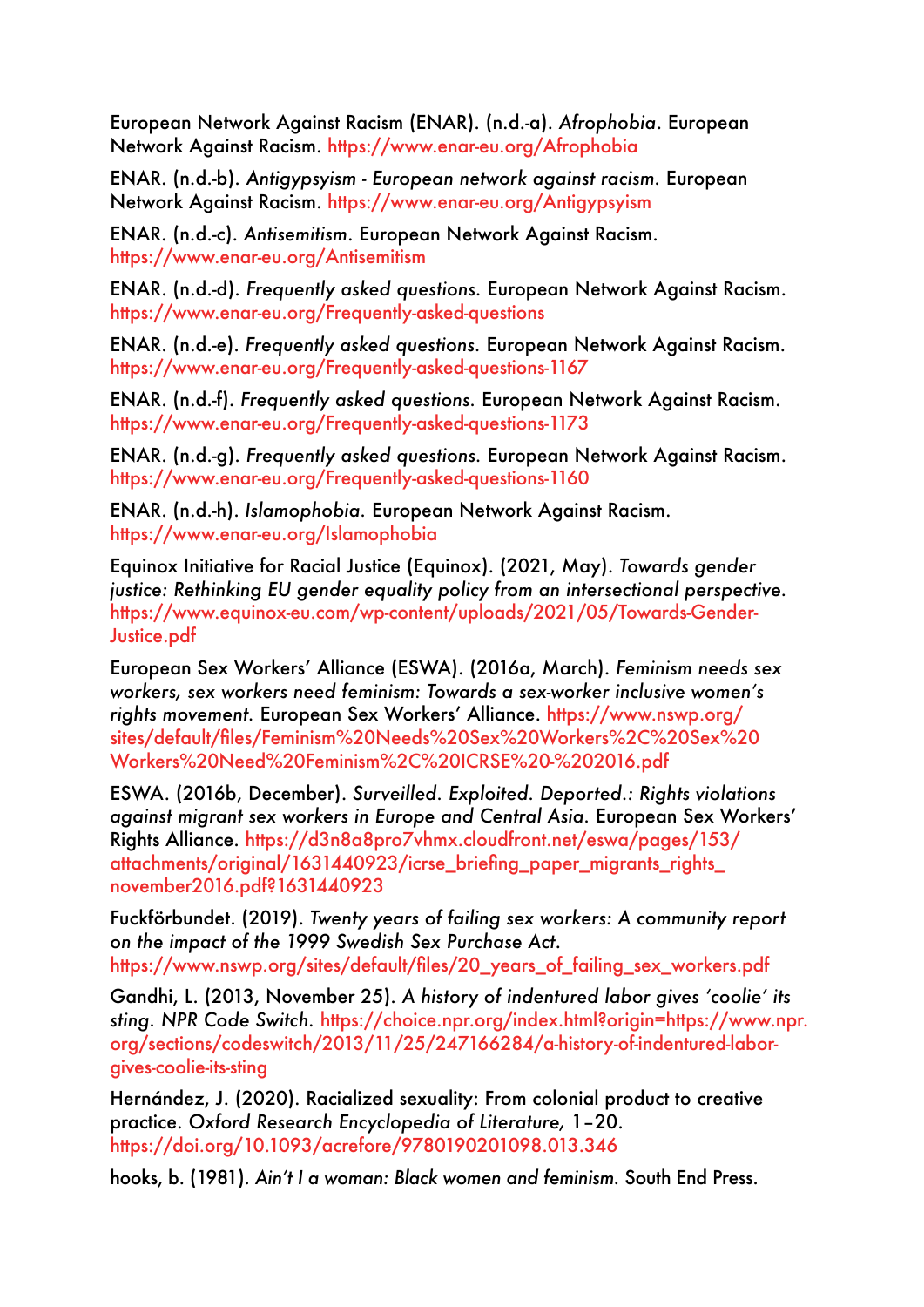Hwang, M. C., & Parreñas, R. S. (2021). The gendered racialization of Asian women as villainous temptresses. *Gender & Society,* 35(4), 567–576. [https://doi.org/10.1177/08912432211029395](https://doi.org/10.1177/08912432211029395 ) 

Jordan, A. (2012). *The Swedish law to criminalize clients: A failed experiment in social engineering.* American University Washington College of Law.

Jung, S. (2017, May 1). *The endurance of the color line. Othering and Belonging.* https://www-otheringandbelonging-org.translate.goog/endurance-color-line/? x tr [sl=en&\\_x\\_tr\\_tl=nl&\\_x\\_tr\\_hl=nl&\\_x\\_tr\\_pto=op,sc](https://www-otheringandbelonging-org.translate.goog/endurance-color-line/?_x_tr_sl=en&_x_tr_tl=nl&_x_tr_hl=nl&_x_tr_pto=op,sc)

Kalende, V. (2014, April 30). Africa: Homophobia is a legacy of colonialism. *The Guardian.* [https://www.theguardian.com/world/2014/apr/30/africa-homophobia](https://www.theguardian.com/world/2014/apr/30/africa-homophobia-legacy-colonialism)[legacy-colonialism](https://www.theguardian.com/world/2014/apr/30/africa-homophobia-legacy-colonialism)

Kempadoo, K. (2001). Women of Color and the Global Sex Trade. *Meridians*, 1(2), 28–51. <https://doi.org/10.1215/15366936-1.2.28>

Kempadoo, K. (2015). The Modern-Day white (wo)man's burden: Trends in Anti-Trafficking and Anti-Slavery campaigns. *Journal of Human Trafficking,* 1(1), 8–20. <https://doi.org/10.1080/23322705.2015.1006120>

Kempadoo, K., & Durisin, E. (2020). Sex work and sex trafficking. In N. A. Naples (Ed.), *Companion to sexuality studies* (1st ed., pp. 409–426). John Wiley & Sons Ltd.

Kempadoo, K., Sanghera, J., & Pattanaik, B. (2012). *Trafficking and prostitution reconsidered: New perspectives on migration, sex work, and human rights* (2nd ed.). Routledge.

Lee, L. (2021). The roots of 'modern day slavery': The Page Act and the Mann Act. *Columbia Human Rights Law Review*, 52(3), 1199–2021.

Mac, J., & Smith, M. (2018). *Revolting prostitutes: The fight for sex workers' rights.* Verso.

Meiu, G. P. (2015). Colonalism and sexuality. *The International Encyclopedia of Human Sexuality,* 1, 239–242. [https://scholar.harvard.edu/files/meiu/files/](https://scholar.harvard.edu/files/meiu/files/meiu_2015_colonialism_and_sexuality.pdf) [meiu\\_2015\\_colonialism\\_and\\_sexuality.pdf](https://scholar.harvard.edu/files/meiu/files/meiu_2015_colonialism_and_sexuality.pdf) 

Miller-Young, M. (2014). *A taste for brown sugar: Black women in pornography.*  Duke University Press.

Parsons, V. (2021, March 31). Transphobia in commonwealth countries is an injustice left over from British colonialism. It's time we addressed it. *PinkNews.*  [https://www.pinknews.co.uk/2021/03/31/transphobia-british-empire-colonialism](https://www.pinknews.co.uk/2021/03/31/transphobia-british-empire-colonialism-kuwait-yemen-pakistan-open-democracy/)[kuwait-yemen-pakistan-open-democracy/](https://www.pinknews.co.uk/2021/03/31/transphobia-british-empire-colonialism-kuwait-yemen-pakistan-open-democracy/)

Platform for International Cooperation on Undocumented Migrants (PICUM). (2019, September). *Safeguarding the human rights and dignity of undocumented migrant sex workers.* Platform for International Cooperation on Undocumented Migrants. [https://picum.org/wp-content/uploads/2019/09/Safeguarding-the](https://picum.org/wp-content/uploads/2019/09/Safeguarding-the-human-rights-and-dignity-of-undocumented-migrant-sex-workers.pdf)[human-rights-and-dignity-of-undocumented-migrant-sex-workers.pdf](https://picum.org/wp-content/uploads/2019/09/Safeguarding-the-human-rights-and-dignity-of-undocumented-migrant-sex-workers.pdf)

Poplak, R. (2018, December 26). *Europe's neo-colonial African urbanism: Grand plans for cities of the future can't solve the migration crisis.* POLITICO. [https://www.politico.eu/article/europe-neo-colonial-african-urbanism-startup-cities](https://www.politico.eu/article/europe-neo-colonial-african-urbanism-startup-cities/)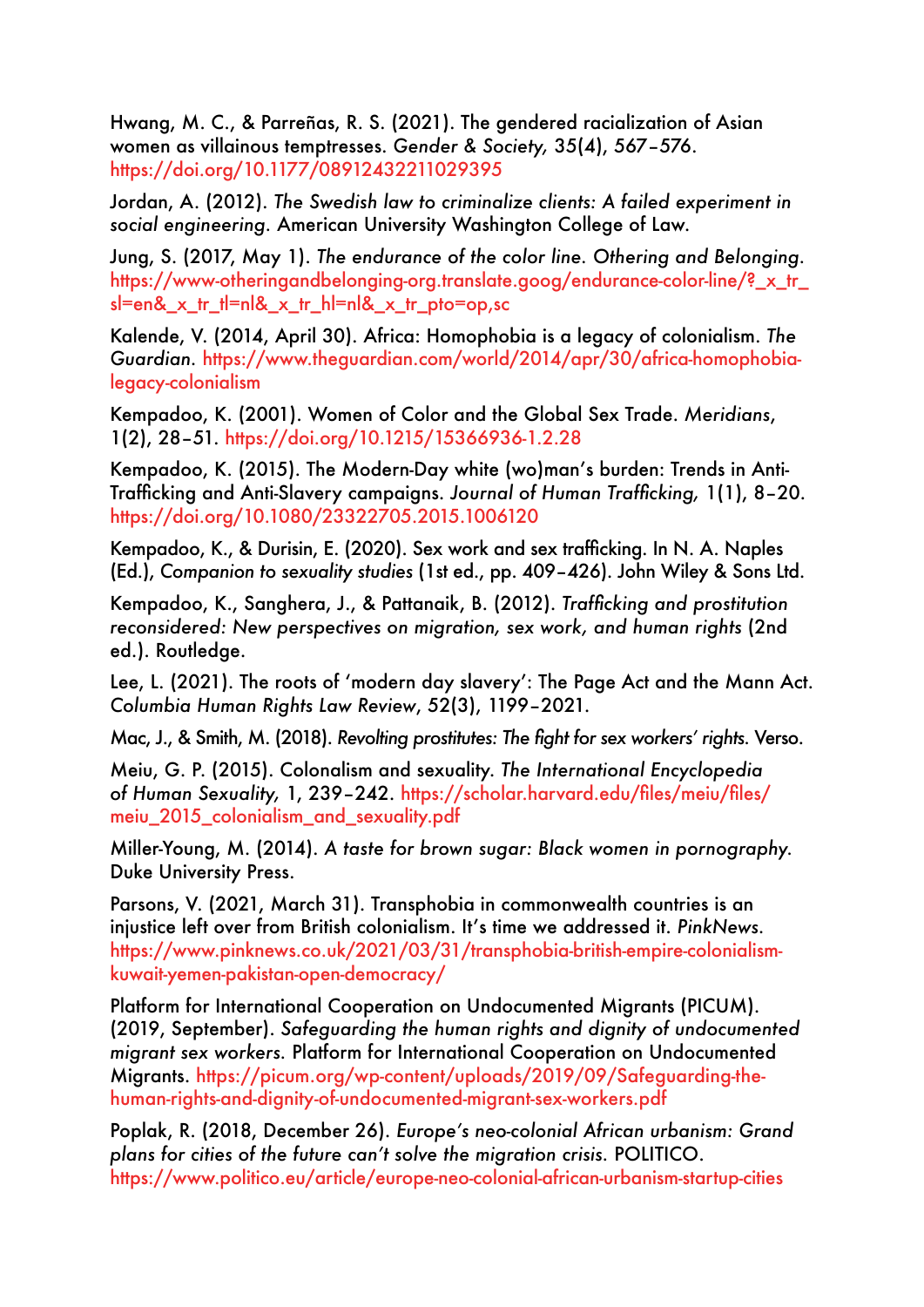Said, E. W. (1979). *Orientalism*. Vintage Books.

Schofield, C. (2021, July 29). *Transcript: Toward a global history of white supremacy.* UCL. [https://www.ucl.ac.uk/racism-racialisation/transcript-toward](https://www.ucl.ac.uk/racism-racialisation/transcript-toward-global-history-white-supremacy)[global-history-white-supremacy](https://www.ucl.ac.uk/racism-racialisation/transcript-toward-global-history-white-supremacy)

Song, V. (2021, April 21). Anti-Asian hate is flourishing unchecked in europe. *VICE*. [https://www.vice.com/en/article/jg8xkg/anti-asian-hate-racism-europe](https://www.vice.com/en/article/jg8xkg/anti-asian-hate-racism-europe-netherlands-germany-france)[netherlands-germany-france](https://www.vice.com/en/article/jg8xkg/anti-asian-hate-racism-europe-netherlands-germany-france)

Stoler, A. L. (1989). Making empire respectable: The politics of race and sexual morality in 20th-century colonial cultures. *American Ethnologist,* 16(4), 634–660. <https://doi.org/10.1525/ae.1989.16.4.02a00030>

Sex Workers' Rights Advocacy Network (SWAN). (2019). *Sex work legal frameworks in Central-Eastern Europe and Central Asia* (CEECA). The Sex Workers' Rights Advocacy Network.

[https://www.swannet.org/files/swannet/SWLegalFrameENG\\_web\\_0.pdf](https://www.swannet.org/files/swannet/SWLegalFrameENG_web_0.pdf)

Tauraud, C. (2019, December 4). Sex in colonial empires and its legacy in Europe today: An interview with Christelle Tauraud. *Eurozine.*  [https://www.eurozine.com/sex-in-colonial-empires-and-its-legacy-in-europe-today](https://www.eurozine.com/sex-in-colonial-empires-and-its-legacy-in-europe-today/)

Tiquet, R. (2020, June 22). Prostitution in a colonial setting. *Encyclopédie d'histoire Numérique de l'Europe.* [https://ehne.fr/en/encyclopedia/themes/gender-and](https://ehne.fr/en/encyclopedia/themes/gender-and-europe/prostitution-1800-today/prostitution-in-a-colonial-setting)[europe/prostitution-1800-today/prostitution-in-a-colonial-setting](https://ehne.fr/en/encyclopedia/themes/gender-and-europe/prostitution-1800-today/prostitution-in-a-colonial-setting)

United Nations (UN). (1905). *International agreement for the suppression of the 'white slave traffic,' 18 May 1904, 35 Stat. 1979,* 1 L.N.T.S. 83, entered into force 18 July 1905. University of Minnesota: Human Rights Library. <http://hrlibrary.umn.edu/instree/whiteslavetraffic1904.html>

Vanwesenbeeck, I. (2017). Sex work criminalization is barking up the wrong tree. *Archives of Sexual Behavior,* 46(6), 1631–1640. [https://doi.org/10.1007/s10508-017-1008-3](https://link.springer.com/article/10.1007/s10508-017-1008-3) 

Wagenaar, H., & Altink, S. (2012). Prostitution as Morality Politics or Why It Is Exceedingly Difficult To Design and Sustain Effective Prostitution Policy. *Sexuality Research and Social Policy*, 9(3), 279–292. [https://doi.org/10.1007/s13178-012-0095-0](https://link.springer.com/article/10.1007/s13178-012-0095-0)

Wagenaar, H., Amesberger, H., & Altink, S. (2017). *Designing prostitution policy: Intention and reality in regulating the sex trade* (1st ed.). Policy Press.